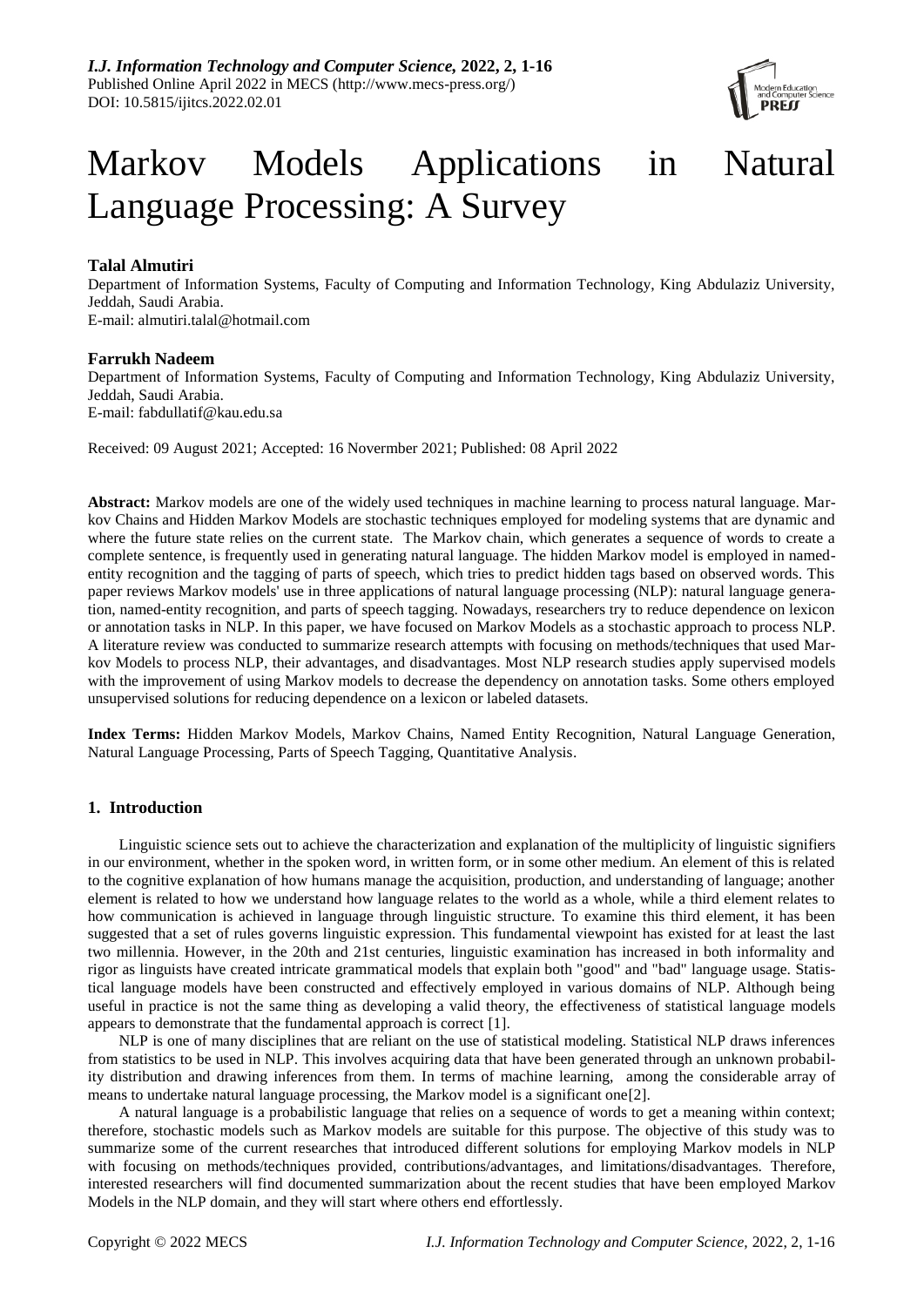To understand the Markov model, we require some fundamental information regarding random processes, stochastic processes, and deterministic processes. We also need to define the meaning of state, state-space, and general processes. A "state" comprises a collection of variables that are each assigned values, generally used to describe physical environments, e.g., we have the weather states of cloudy, rainy, or sunny. Process describes the movement between states; processes change states under the state-space that contains every potential state.

Deterministic processes follow a collection of formulas/equations representing exactly how systems will develop as time progresses. In stochastic processes, evolutionary processes have an element of randomness, and, if we repeat a process repeatedly, we will get several different outcomes. Opposing the stochastic model is the deterministic model [3], which contains a set of equations describing precisely the ways a system will evolve against time. When we run stochastic processes often, we will not achieve matching results; these various runs are frequently referred to as "realizations" of the stochastic model. It is generally easier to undertake analysis of a deterministic model than it is of a stochastic model.

Nevertheless, in numerous instances there is greater realism to a stochastic model, especially in problems involving "small numbers." As an example, we can imagine we are modeling how we can manage an endangered species, examining how a variety of strategies might influence its survival. A deterministic model would not be optimal in this case, as the equations will either predict that the species must become extinct or must survive. Stochastic models can encompass the probabilities of extension occurring.

A Markov model is a technique dealing with the likelihood of something happening in the future by analyzing the probabilities that we currently know. These models are widely used in the business world, particularly for analyzing market share, in meteorology, in education for predicting future student enrollment, and in manufacturing, for calculating the likelihood of machines failing at some future point [4].

As we mentioned, natural languages are probabilistic languages that depend on words and sentences order and sequence to gain meaning in context, stochastic models like Markov models are appropriate. According to the facts provided in this study, we also intend to determine the limits of previous studies in order to assist interested researchers in identifying research gaps or even employing the benefits of utilizing Markov models in their research projects. Without a doubt, this benefit will be followed by academic accomplishments, such as motivating people to write more scientific publications employing Markov models in the NLP field.

## **2. Markov Models**

In Markov analysis, we assume an initial starting condition or state for the system, e.g., an initial state could be a pair of rival manufacturers, one with 40% of market share and the other 60%. Over time, market shares could alter to 45% and 55%. To predict such an outcome, we have to know how likely are the probabilities that the system will change from the former state to the latter. We can take all the probabilities in a specific problem and set them in a table or matrix. The matrix of transition probabilities indicates how likely it is that a system change will occur over time. This is how the Markov process works, enabling us to make predictions regarding a state or condition over time [5]. The section below will offer a descriptive outline of the two most commonly used Markov models, the Markov chain, and the Hidden Markov Model.

## *2.1. Markov Chains*

Markov chains are essential elements of stochastic processes. They are employed for many purposes in a multiplicity of disciplines. Markov chains are stochastic processes that satisfy Markov properties, meaning that both past and future have independence if we know the present. If we know a process's current state, we do not need any more information about its previous state for optimal predictions regarding the future.

Markov chains are stochastic (continually changing) models employed to predict/estimate/guess the result of a specific event when we only know the previous state and what is happening in the present. By state we mean the conditions pertaining at a particular time. In a more formal model, if we have sequential variables for state  $s_1, s_2, \ldots, s_i$ . The Markov model will embody the assumption of Markov model regarding the sequences list of probabilities, i.e., for predictions of the future we only need to know the present, not the past.

The assumption of the Markov Model:

$$
P(s_i = a \mid s_1 \dots s_{i-1}) = P(s_i = a \mid s_{i-1})
$$
\n(1)

The formal specification of a Markov chain shown in Table 1:

Markov chains are employed to calculate the likelihood of events occurring by regarding them as a state that transitions into another state or back to its previous state. If we use the example of weather prediction shown in Figure 1, if we make a random selection of probabilities, we can say that, if it is sunny today, the chance to be rainy tomorrow will be 30%; but if the weather today is a rainy, there is a 20% chance the weather will be sunny in the next day. Thus, if it is sunny today, it is 70% likely the next day will be sunny; if it is raining today, there is an 80% probability that tomor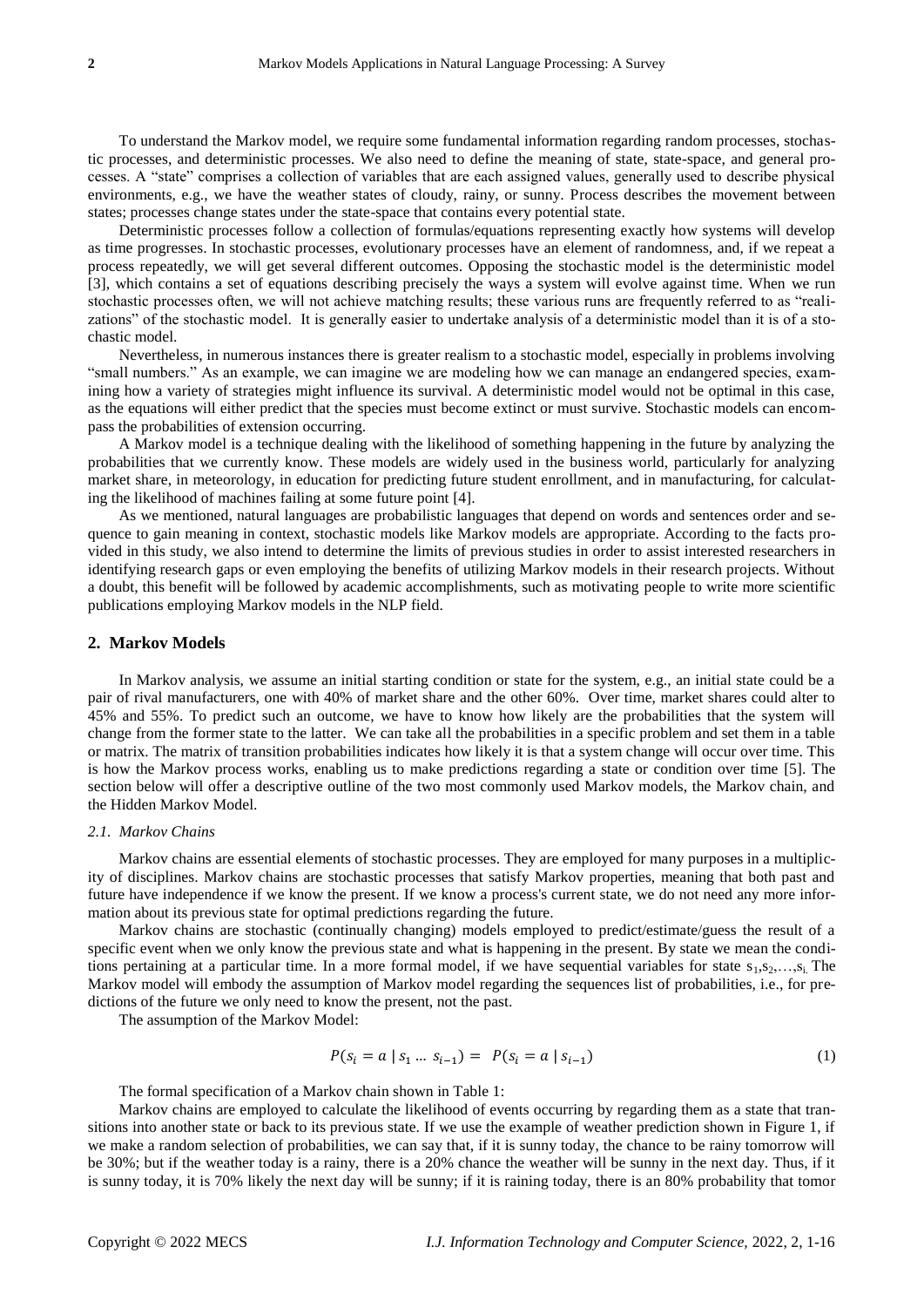row will also be raining. We can summarize this using a transition diagram which describes every possible state transition [7]:

Table 1. Mathematical representation of Markov chains [6].

| $S = s_1, s_2, , s_N$               | A group of N states                                                                                                                                                                                                                                            |
|-------------------------------------|----------------------------------------------------------------------------------------------------------------------------------------------------------------------------------------------------------------------------------------------------------------|
|                                     | A transition probability matrix A, every $a_{ij}$ being a representation i the likelihood of chang-<br>ing from one state $i$ to another state $j$                                                                                                             |
| $A = a_{11} a_{12}  a_{N1}  a_{NN}$ | $\sum_{i=1}^n a_{ij} = 1$ $\forall i$                                                                                                                                                                                                                          |
| $P = p_1, p_2, , p_N$               | <b>Initial probability distribution</b> regarding states S. $p_i$ . Means the likelihood which the Markov<br>chain will begin at a particular state i. Certain states j may equal zero $p_i = 0$ , which means they<br>may not represent initial states. Also, |
|                                     | $\sum_{i=1}^{n} p_i = 1$                                                                                                                                                                                                                                       |



Fig.1. Weather prediction example using Markov chains [7].

## *2.2. Hidden Markov Model*

 $\mathbf{r}$ 

The Hidden Markov Model (HMM) is a mathematical technique representing a substantial and helpful collection of stochastic processes. It can be identified through the mark of property, meaning that a process's future state is solely conditional on the current state and not the history. HMM was first formulated by Baum and Petrie [8] with its first and most important application being in automatic speech recognition [9]. Markov models have extremely high-order mathematical structures and, with proper application, they have important practical uses in several areas [10].

Markov chains are helpful when there is a requirement for computing probabilities in sequences of observable events. In numerous instances, the events of interest are not visible and cannot be directly observed: e.g., a human reader does not usually distinguish tags of part-of-speech when scanning a text, they draw an inference about the tags from the sequence of words. We refer to the tags as "hidden" as we do not directly observe them.

The HMM lets us analyze observed events, e.g., words that have been observed in a sentence or a whole text, as well as invisible events, e.g., part-of-speech tags. The elements of HMMs are described in Table 2 [6]:

| $S = s_1, s_2, , s_N$                                 | A group of N states                                                                                                                                                                                                                                                        |
|-------------------------------------------------------|----------------------------------------------------------------------------------------------------------------------------------------------------------------------------------------------------------------------------------------------------------------------------|
| $A = a_{11}, \dots a_{ij}, \dots q_{NN}$              | A transition probability matrix A, every $a_{ij}$ being a representation, i, of the likelihood of changing from<br>one state $i$ to another state $j$<br>$\sum_{i=1}^n a_{ij} = 1 \ \forall i$                                                                             |
| $0 = 0_1, 0_2, , 0_t$                                 | A sequence of T <b>observations</b> , O, all of them taken from a specific vocabulary<br>$V = v_1, v_2,  v_v$                                                                                                                                                              |
| $\boldsymbol{B} = \boldsymbol{b}_i(\boldsymbol{o}_t)$ | A sequence of <b>observational likelihoods</b> (a.k.a. <b>emission probabilities</b> ), all of them stating the probabil-<br>ity of observations $o_t$ being created from states i                                                                                         |
| $P = p_1, p_2, , p_N$                                 | <b>Probability distribution</b> of states' S. $p_i$ means the likelihood which the Markov chain will begin at a<br>particular state i. Certain states j may equal zero $p_i = 0$ , which means they may not represent initial states.<br>Also,<br>$\sum_{i=1}^{n} p_i = 1$ |

Table 2. Mathematical representation of Hidden Markov Model [6].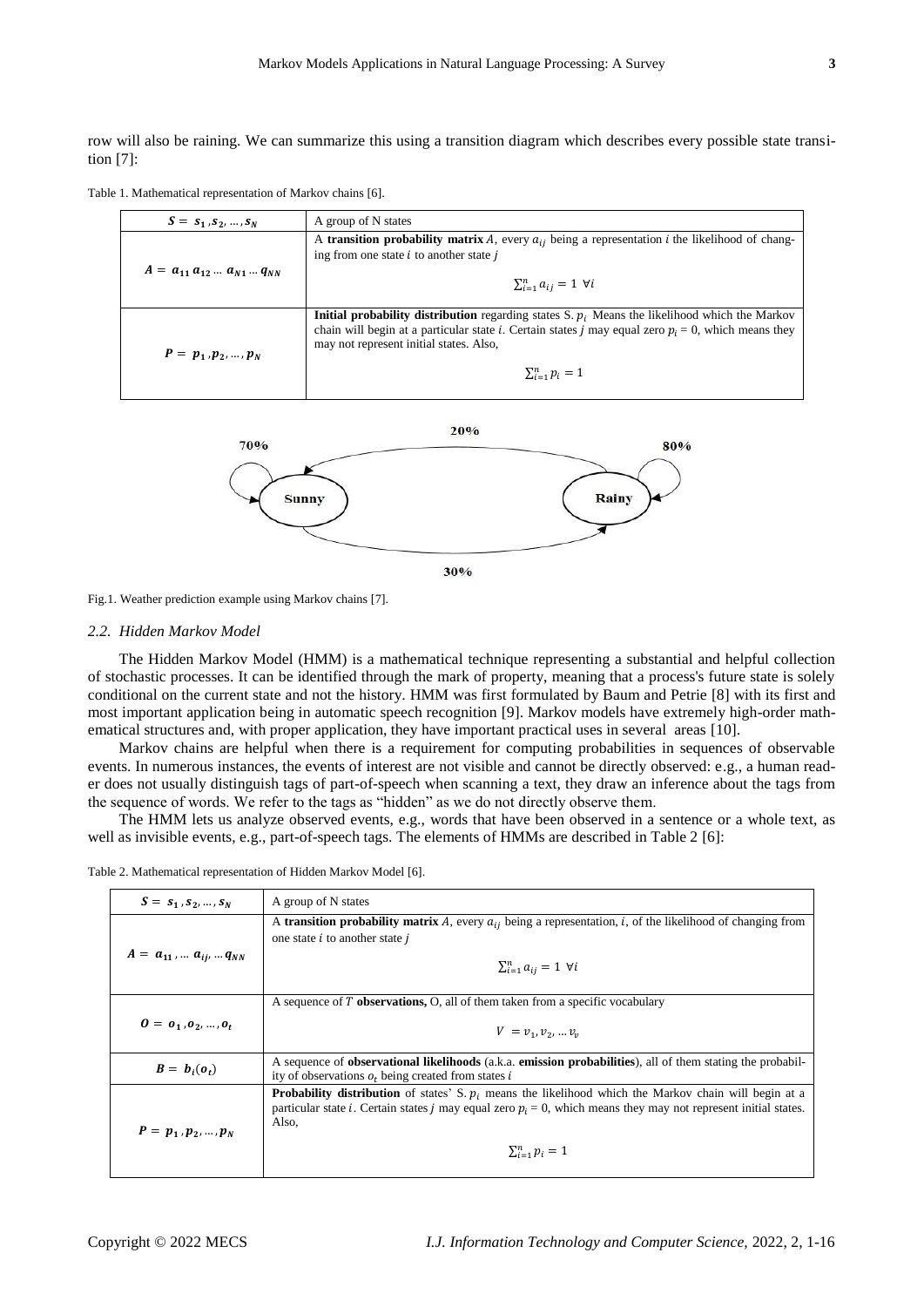As an example is shown in Figure 2, for the weather guessing game (The Viterbi algorithm) [11] we can see how we can predict the state "weather," which is hidden, based on knowledge regarding a person's daily activity; we can try to predict the weather state (hidden) B by correlating it with activity (observed) A. The **states** are rainy and sunny; the **Start probabilities** are 0.4 for sunny and 0.6 for rainy, showing the weather state (we know that it is more likely to be rainy). The **transition probability** is the chances of the weather changing in the foundational Markov chain. In our example, if it is raining today, there is only a 30% likelihood that it will be sunny tomorrow. **Emission probability** is a representation of the likelihood that a person will undertake a specific activity on a given day: if the sun is shining, there is a 60% likelihood that he will go for a walk, if it is raining, there is a 50% likelihood that he will stay in and clean his apartment.



Fig.2. Weather guessing game example using Hidden Markov Model [12].

According to the example in Figure 2, Transition Probability will be as shown in Table 3, and Emission Probability will be represented as shown in Table 4:

|  |  | Table 3. Transition probability for weather guessing game [12]. |  |  |  |
|--|--|-----------------------------------------------------------------|--|--|--|
|--|--|-----------------------------------------------------------------|--|--|--|

|                          |       | The Next State |
|--------------------------|-------|----------------|
| <b>The Current State</b> | Rainy | Sunny          |
| Rainy                    |       | U.:            |
| <b>Sunny</b>             | J.4   | J.O            |

Table 4. Emission probability for weather guessing game [12].

|                          |      | The Next State |       |
|--------------------------|------|----------------|-------|
| <b>The Current State</b> | Walk | <b>Shop</b>    | Clean |
| Rainy                    | U.I  | 0.4            | U.S   |
| Sunny                    | J.O  | U.3            | v. 1  |

As mentioned above, the transition probability is the probabilities of the weather changing in the foundational Markov chain. According to Table 3, there is a 40% chance of raining tomorrow if weather is sunny today. According to the Emission probability shown in Table 4, if the weather is sunny, there is a 10% chance that the person will stay in and clean his apartment, 30% he will go shopping, and 60% go for a walk. If it is raining, there is a 50% likelihood that he will stay in and clean his apartment, a 10% he will go for a walk, and a 40% likelihood of shopping.

#### **3. Natural Language Processing**

Natural Language Processing (NLP) is a section of Artificial Intelligence that relates to how the human language can be processed and understood. NLP [13] aims to find useful ways of reading, deciphering, understanding, and making sense of human language. From the 1950s onwards, how machines understand language has been central to entity extraction, information retrieval, document indexing, topic modelling, and translation. It is employed in modern computing to control search engines, detect spam messages, and increase the effectiveness of analytics in agile and scalable fashions. System performance has increased exponentially as computers have become more efficient, and machine learning has become more sophisticated. There are currently many NLP systems that may be regarded as operating at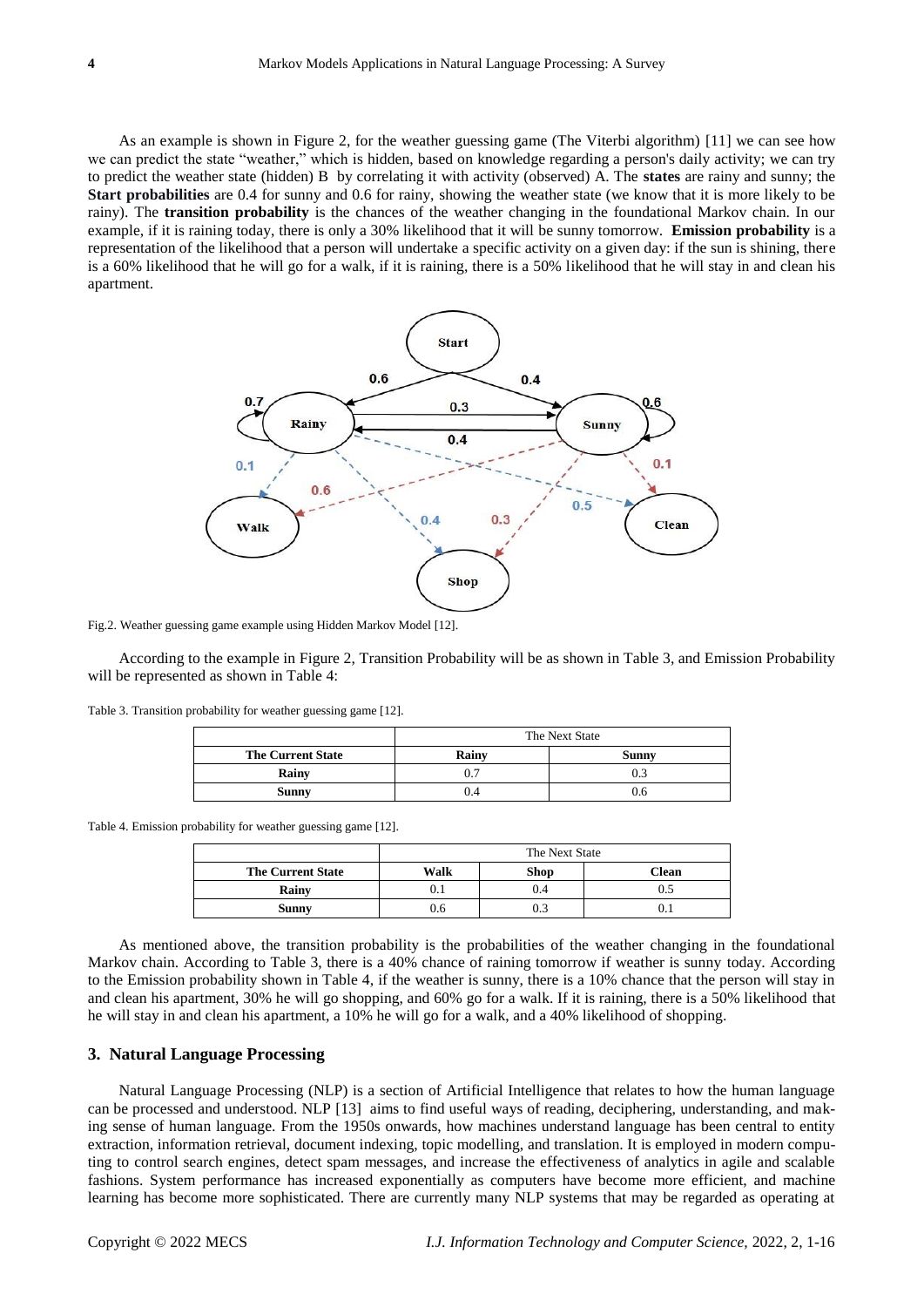close to human levels.

Natural Language Processing has five phases: Morphological and Lexical Analysis, Discourse Integration, Syntactic Analysis, Semantic Analysis, and Pragmatic Analysis [14]. In the following points, a brief introduction of each phase is given.

## *3.1. Morphological and Lexical Analysis*

Language's lexicon contains a list of vocabulary with meaning and expressions that describe a language. Morphology analysis means discovering, describing the structure of words.

## *3.2. Syntactic Analysis.*

This phase works to analyze the words in a sentence to depict the sentence's grammatical structure. The words are turned into a structure that demonstrates how they are related to one another.

## *3.3. Semantic Analysis.*

It is about extracting the dictionary meaning based in the context, which tries to attach the meaning to the word's structure that was formed by the syntactic analyzer.

## *3.4. Discourse Integration.*

Any single sentence's meaning is influenced by the phrases that precede it, as well as the meaning of the sentences that follow it.

## *3.5. Pragmatic Analysis.*

It refers to the process of abstracting or deriving the deliberate use of language in situations, particularly ones in which world knowledge is required. The main focus is on what was said and how it is reinterpreted.

There are different applications of NLP, such as part-of-speech (POS) tagging, Text Summarization, Named entity recognition (NER), Machine translation, Questions Answered, and others. Also, there are various approaches to accomplish NLP tasks and applications such as Rules-based, Lexicon-Based, Stochastic approach, and Machine Learning-Based. A brief discussion of these approaches is provided in Section 5

### **4. Research Methodology**

The current research was based upon the literature of application of Markov models in NLP from 2016 to 2020. We have collected 43 papers shown in Table 5 that focused on three domains of NLP: Natural Language Generation, Named-Entity Recognition, and Parts of Speech Tagging.

| Domain/Year                        | 2016 | 2017 | 2018 | 2019 | 2020 | <b>Total</b> |
|------------------------------------|------|------|------|------|------|--------------|
| <b>Natural Language Generation</b> |      |      |      |      |      |              |
| <b>Named-Entity Recognition</b>    |      |      |      |      |      |              |
| <b>Parts of Speech Tagging</b>     |      |      |      |      |      |              |
| Total                              |      |      |      |      |      |              |

Table 5. Number of papers that collected from 2016 to 2020

From the collected 43 papers, we have selected 18 papers that only related to Markov Chains and Hidden Markov Model. Table 6 shows the selected papers.

| No.            | <b>Authors</b>                   | Year | Name of journal                                                                                          | <b>Title</b>                                                                                            |
|----------------|----------------------------------|------|----------------------------------------------------------------------------------------------------------|---------------------------------------------------------------------------------------------------------|
|                |                                  |      | Natural Language Generation                                                                              |                                                                                                         |
|                | Zhang et al. $[15]$              | 2020 | arXiv preprint                                                                                           | "Generating fluent adversarial examples for natural languages"                                          |
| $\overline{c}$ | Mart nez Garcia et<br>al. $[16]$ | 2020 | Sociedad Española<br>para el<br>Procesamiento del<br>Lenguaje<br>Natural                                 | "A light method for data generation: a combination of Markov<br>Chains and Word Embeddings"             |
| 3              | Gehrmann et al. [17]             | 2019 | arXiv preprint                                                                                           | "Improving human text comprehension through semi-Markov<br>CRF-based neural section title generation"   |
| 4              | Harrison et al. [18]             | 2017 | Artificial<br>Thirteenth<br>Intelli-<br>gence and Interactive Digital<br><b>Entertainment Conference</b> | "Toward Automated Story Generation with Markov Chain Mon-<br>te Carlo Methods and Deep Neural Networks" |
| 5              | Yang et al. [19]                 | 2018 | arXiv preprint                                                                                           | "Automatically generate steganographic text based on Markov<br>model and Huffman coding"                |
| 6              | Luo et al. $[20]$                | 2016 | Transactions on<br>Internet and<br>Information Systems (TIIS)                                            | "Text Steganography Based on Ci-poetry Generation Using<br>Markov Chain Model"                          |

Table 6. The selected papers that applied Markov chains and HMM in NLP.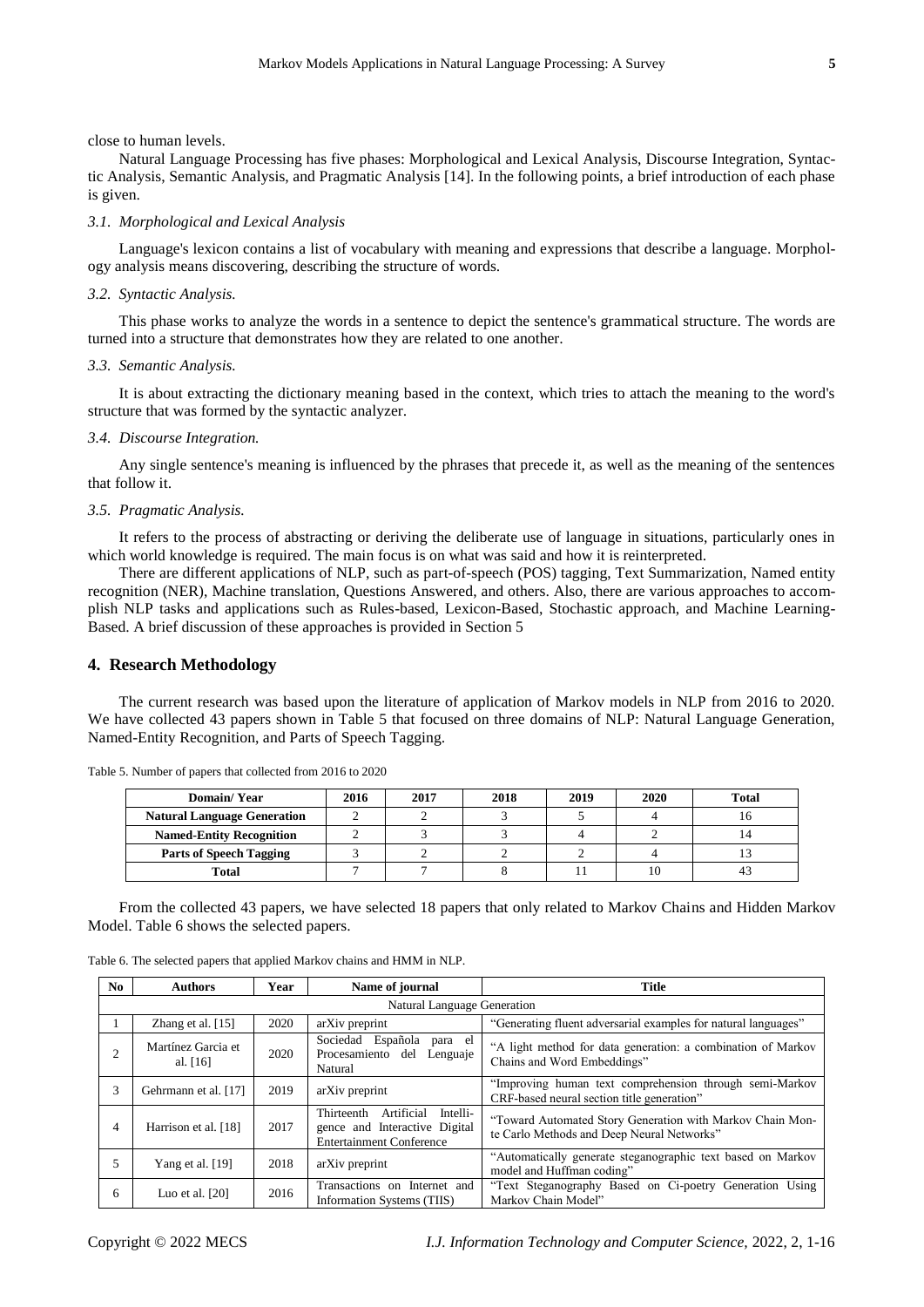|        | Named-Entity Recognition    |      |                                                                                                      |                                                                                                                                     |  |  |  |
|--------|-----------------------------|------|------------------------------------------------------------------------------------------------------|-------------------------------------------------------------------------------------------------------------------------------------|--|--|--|
| $\tau$ | Miller et al. [21]          | 2020 | International<br>Workshop<br>on<br>Mining and<br>Learning with<br>Graphs (MLG)                       | "Collective Bio-Entity Recognition in Scientific Documents<br>using Hinge-Loss Markov Random Fields"                                |  |  |  |
| 8      | Arora et al. [22]           | 2019 | Proceedings of the 57th Annual<br>Meeting of the Association for<br><b>Computational Linguistics</b> | "A semi-Markov structured support vector machine model for<br>high-precision named entity recognition"                              |  |  |  |
| 9      | Lay et al. $[23]$           | 2019 | International Journal of Trend<br>in Scientific Research and<br>Development (ijtsrd)                 | "Myanmar Named Entity Recognition with Hidden Markov<br>Model"                                                                      |  |  |  |
| 10     | Drovo et al. [24]           | 2019 | The 7th International Confer-<br>ence on Smart Computing &<br>Communications (ICSCC)                 | "Named Entity Recognition in Bengali Text Using Merged<br>Hidden Markov Model and Rule Base Approach"                               |  |  |  |
| 11     | Malik et al. [25]           | 2017 | Pakistan Journal of Engineer-<br>ing and Applied Sciences                                            | "Urdu named entity recognition system using hidden Markov<br>model"                                                                 |  |  |  |
| 12     | Leaman et al. [26]          | 2016 | <b>Bioinformatics</b>                                                                                | "TaggerOne: joint named entity recognition and normalization<br>with semi-Markov Models"                                            |  |  |  |
|        |                             |      | Parts of Speech Tagging                                                                              |                                                                                                                                     |  |  |  |
| 13     | Azeraf et al. [27]          | 2020 | arXiv preprint                                                                                       | "Hidden Markov Chains, Entropic Forward-Backward, and Part-<br>Of-Speech Tagging"                                                   |  |  |  |
| 14     | Abdur Rohman et al.<br>[28] | 2019 | "The 3rd International Confer-<br>ence on Informatics and Com-<br>putational Sciences (ICICoS)"      | "Twitter Storytelling Generator Using Latent Dirichlet Alloca-<br>tion and Hidden Markov Model POS-TAG (Part-of-Speech<br>Tagging)" |  |  |  |
| 15     | Assun ção et al. [29]       | 2019 | "International Journal of Soft-<br>ware Engineering and<br>Knowledge Engineering"                    | "Language Independent POS-tagging Using Automatically<br>Generated Markov Chains (S)"                                               |  |  |  |
| 16     | Kadim et al. [30]           | 2018 | "The International Arab Jour-<br>nal of Information Technolo-<br>gy''                                | "Parallel HMM-based approach for Arabic part of speech tag-<br>ging"                                                                |  |  |  |
| 17     | Afini et al. [31]           | 2017 | "The 1st International Confer-<br>ence on Informatics and Com-<br>putational Sciences (ICICoS)"      | "Morphology analysis for Hidden Markov Model based Indone-<br>sian part-of-speech tagger"                                           |  |  |  |
| 18     | Stratos et al. [32]         | 2016 | "Transactions of the Associa-<br>tion for Computational Lin-<br>guistics"                            | "Unsupervised part-of-speech tagging with anchor hidden Mar-<br>kov models"                                                         |  |  |  |

For each paper, we have focused on methods/techniques that employed, advantages and disadvantages. We discuss them in more detail in Section 5 and 6.

## **5. Literature Review of Applications of Markov Models in Natural Language Processing**

Markov models are widely used in NLP in different domains. They can be used as individual algorithms or combined with different models, such as Hidden Markov Models can be used to train deep learning and neural networks models for different purposes such as discovering the language from speech or other applications [33]. In this paper, three subfields of NLP are presented in terms of using Markov models: Natural Language Generation, Named-Entity Recognition, and Parts of Speech Tagging.

## *5.1. Natural Language Generation*

Natural Language Generation (NLG) generates text in several human languages, based on data produced by humans. Nowadays, NLG supports humans in writing weather reports, routine business letters, and NLP is widely employed for the automatic generation of questions and answering systems [34]. In general, NLG approaches use rules, instructions, and heuristics to create acceptable and stylized reactions and generate text without notable differences from natural human language. However, generalization and scalability are not easy tasks, as rules or methods implemented in a specific language are not appropriate for another language [35]. The text generator for a language's has certain characteristics that help it to be reliable: efficiency, fluency, diversity, and readability. Researchers work in different ways to solve NLG problems and achieve those characteristics. Figure 3 shows the categories of NLG techniques.

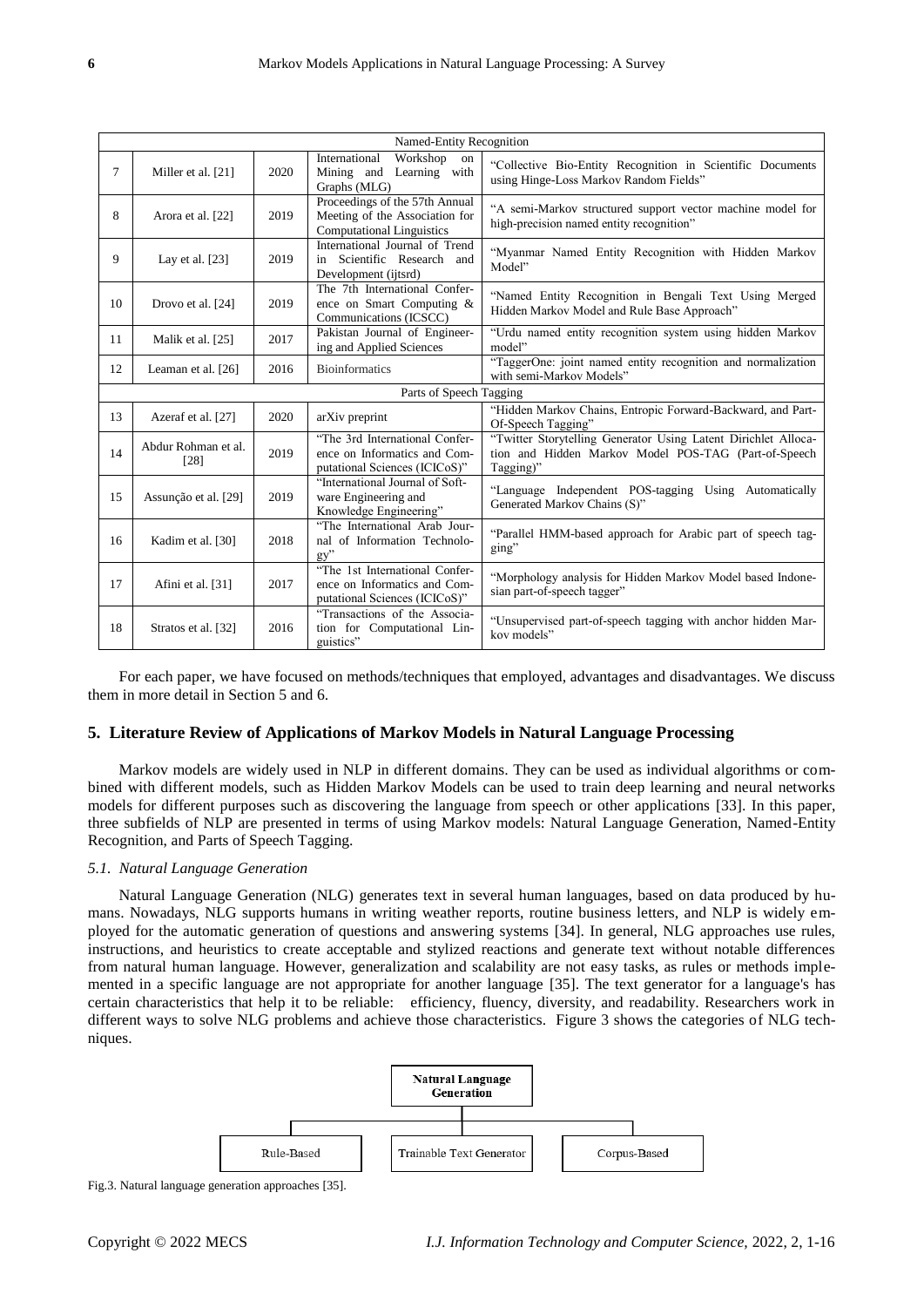#### *Rule-Based*

The rule-based [36] or template-based method is one of the effective ways widely used to generate text. Despite its effectiveness and robustness, the repetition of the same output makes the rule-based method rather tiresome. In addition, the method has some difficulties in scaling to multiple open-domain systems. Therefore, NLG techniques need to be easily scaled up to meet the above characteristics.

## *Trainable Text Generator*

The trainable text generator [37] provides certain trainable models that help scalability and enable the model to adjust to additional domains or *reproduce* a particular style. However, this method has some restrictions: it needs a handcrafted generator to describe the decision options as well as statistical approaches that may help optimization. Therefore, any new domain-specific responses or output require manual additions based on predefined syntax.

## *Corpus-Based*

Nowadays, corpus-based [38, 39] approaches, in which a huge amount of data has been generated by humans, are widely used and have become available on different platforms and in datasets. Corpus-based approaches use machine learning and statistical models to learn from data, generating a stochastic list of candidate words that usually come in a specific sequence according to what the model learns from data. Data generated by humans help systems create a more natural text and alike to human responses. Thus, it reduces the dependence on manual intervention and predefined rules.

#### *Application of Markov Models in Natural Language Generation.*

Markov models are widely employed in natural text generation. Zhang et al. [15] employed Metropolis-Hastings Sampling (MHA) for generating fluent adversarial samples. Recently, adversarial learning has become a widespread subject in deep learning. It aims to generate new examples by disturbing the samples and utilizing them to deceive deep neural networks, known as a victim model. Generated adversarial examples are inserted into the training samples to enhance the victim model's effectiveness and robustness. Metropolis-Hastings's sampling is a technique for generating examples that rely on Markov chain Monte Carlo (MCMC) to create desirable examples from a sequence of random samples based on probability distribution when direct sampling is challenging. Their proposed MHA was applied to Internet Movie Database (IMDB) and Stanford Natural Language Inference (SNLI) datasets. The MHA presents lower perplexity (PPL) that indicates rather similar sentences to the generated examples in the corpus used. The proposed method obtained notable results of 73% in terms of accuracy. On the other hand, the MHA still returned examples, even when the label had been changed - their study relied on volunteers for annotation or labelling the generated examples leading to generating incomplete sentences that are not considered fluent from the human perspective. To solve this problem, rule-based measures or constraints, such as identifying the end of the sentence (EOS), should be implemented before returning examples.

Neural models are mathematical or statistical frameworks that combine artificial neural networks, fuzzy logic, and other AI tools. Neural models were commonly employed in NLP, and the accuracy of those models depends on the quality of data. Mart fiez Garcia et al. [16] combined Markov Chains and Word Embedding for creating new samples text sentences- to expand the training data. Markov chains were used to discover the following word in a series of words according to the current state. According to their model, trained on a Spanish corpus, they used a Markov chain to generate sentences that considered a new sample would be utilized on the training set. They then implemented cosine similarity to filter the sentences to help select sentences similar to what they used in the dataset. Their proposed method can be used as an oversampling approach to solve imbalanced datasets in supervised learning. It is more effective than Synthetic Minority Oversampling Technique or SMOTE. SMOTE only works to produce identical duplications of the same samples according to the nearest neighbors as an example.

Text summarization is among the state-of-art methods in NLP, implementing machine learning and mathematical models to reduce the words of the text and select or generate important parts as a sequence of sentences to summarize the whole text. Researchers have introduced different techniques to achieve a summary of the document similar to what would be produced by a human reader. Gehrman et al. [17] used the Semi-Markov Conditional Random Field, which relies on the Markov chain, to generate document titles. To achieve this, they applied three steps: Selector, Compressor, and Ranker. The Selector works to select the important sentence in each paragraph and illustrates each word using two separate embedding approaches. They then calculated the probability using Long Short Term Memory networks (LSTM) to select words. In the Compressor stage, they used the Markov model to reduce the sentence length, by removing unnecessary words. The Ranker was used to score the sentences to be selected and generated a title. They used Sequence-to-Sequence (S2S) [40], one of the text summarization techniques that uses the alignment between target and source sequences. However, since the S2S technique requires learning the alignment and generating words, it normally performs less well with limited data. They also suggested using end-to-end models to create a title most like in manner to that used by humans.

Harrison et al. [18] presented the application of Markov Chain Monte Carlo (MCMC) for generating a story, in which a summary of movies was produced in the form of a sequence of events. The Markov chain used for event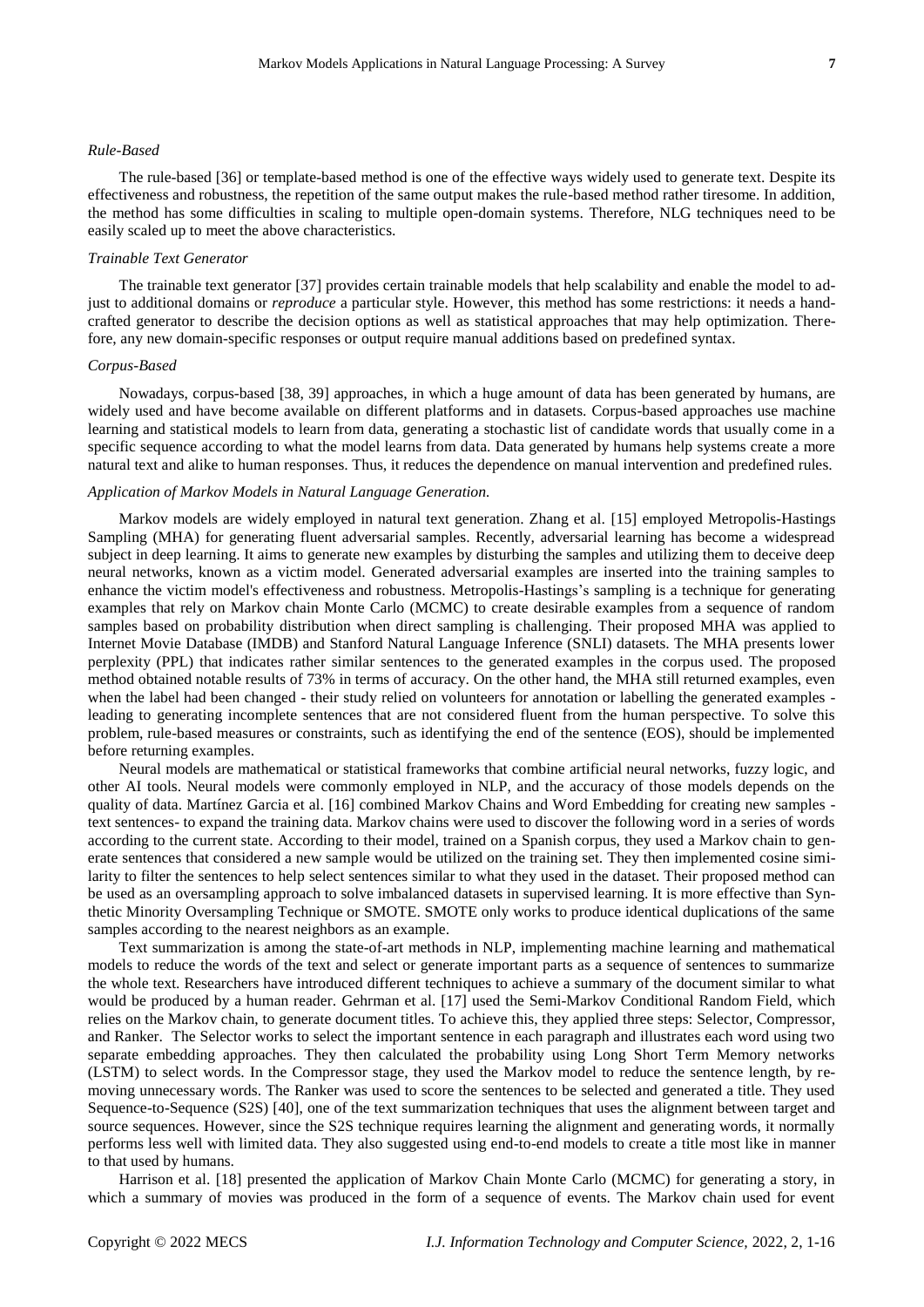representation extracts a specific pattern from a sentence, for example, {subject; verb; object; modifier}. Then they used recurrent neural networks (RNNs) to summarize events and direct the MCMC search toward creating stories that satisfy genre expectations. They used romance movie summaries taken from Wikipedia as a dataset to test their proposed solution. They achieved acceptance criteria of nearly 85%. This approach can generate texts of the expected genre, but because their model's output is an event, not raw text, the movie plots are not interpretable. Moreover, there are some limitations in defining clear and effective acceptance criteria. Their method is in a preliminary stage and presented a good start and it was hoped future work would introduce more improvement.

Markov models are widely applied to steganography for security and encryption purposes. Steganography is a process of hiding secret information within text, images, or videos. Markov chains are employed to generate natural sentences used to encode or hide bits within words. Yang et al. [19] introduced steganography text which relied on Markov chains, which generated English sentences for hiding secret bits within words using Huffman encoding. Their method was applied to three large datasets, Twitter, IMDB for movie reviews, and News. The datasets were used to train a model to create a large dictionary or probability table. The use of such large datasets helped them to achieve a robust solution and generated natural sentences such as "I will say this is the best part of the film." Markov chain was employed to select m (e.g., 8) words from the large dictionary as a candidate pool with higher probabilities to come after the starting keyword. For example, after "I" the candidate pool will be {have, am, will, was, would, bought, got, can}. The proposed solution relied on a conditional probability distribution for dynamic coding of each word, which means the same word may have various codings. On the other hand, the results achieved an accuracy of between 50% to 60%, which would still need to be enhanced.

Luo et al. [20] presented a solution for hiding information using Markov chains to generate a classic Chinese poem named Ci-poetry. A Markov model was used as a corpus-based method to learn from data, in which it obtained a probability matrix for transferring between states based on simulated Ci-poetry in the Chinese language. They applied the proposed method to the Quansongci dataset ("Ci-poetry from Complete Collection of Song Period Ci-poetry") that contains 21000 Ci poems, which was considered a small dataset that thus caused chain breaks.

## *5.2. Named Entity Recognition*

Named entity recognition (NER) is an essential subfield of NLP which aims to discover entities' names (person, city, company) from text. Named entities extraction is required to improve tasks such as question answering, referring expressions or pronouns in a sentence to the same entity (coreference resolution), and discovering semantic relationships between entities in sentences (relation extraction). Handcrafted methods were employed to tackle this problem in the past, but, with the development of data mining, and machine learning methods availability of large datasets, we now have the opportunity to leverage the power of machine learning to solve it [41]. There are different approaches for NEG, as shown in Figure 4: Knowledge-based (lexicon-based), rule-based, and machine learning-based (Corpus-based).



Fig.4. Named entity recognition approaches [42, 43].

#### *Lexicon-Based Approaches*

In lexicon-based approaches, there is no need for annotation tasks (labelling); the process relies on searching for entities in a predefined dictionary. This approach may work quickly, but there are some limitations in preparing a large dictionary, considered as a manual approach, and having low scalability for different domains [42].

## *Rule-Based Approaches*

Rule-based techniques depend on regular expressions and predefined rules and are performed by searching for a specific predefined pattern or characteristics of the entities of interest [43]. For example, grammar rules and parts of speech may be used as a rule or pattern that needs to be discovered. The approach requires manual construction and is time-consuming.

#### *Machine Learning-Based Approaches*

A machine learning-based method can be supervised or unsupervised. In the supervised version, a model needs to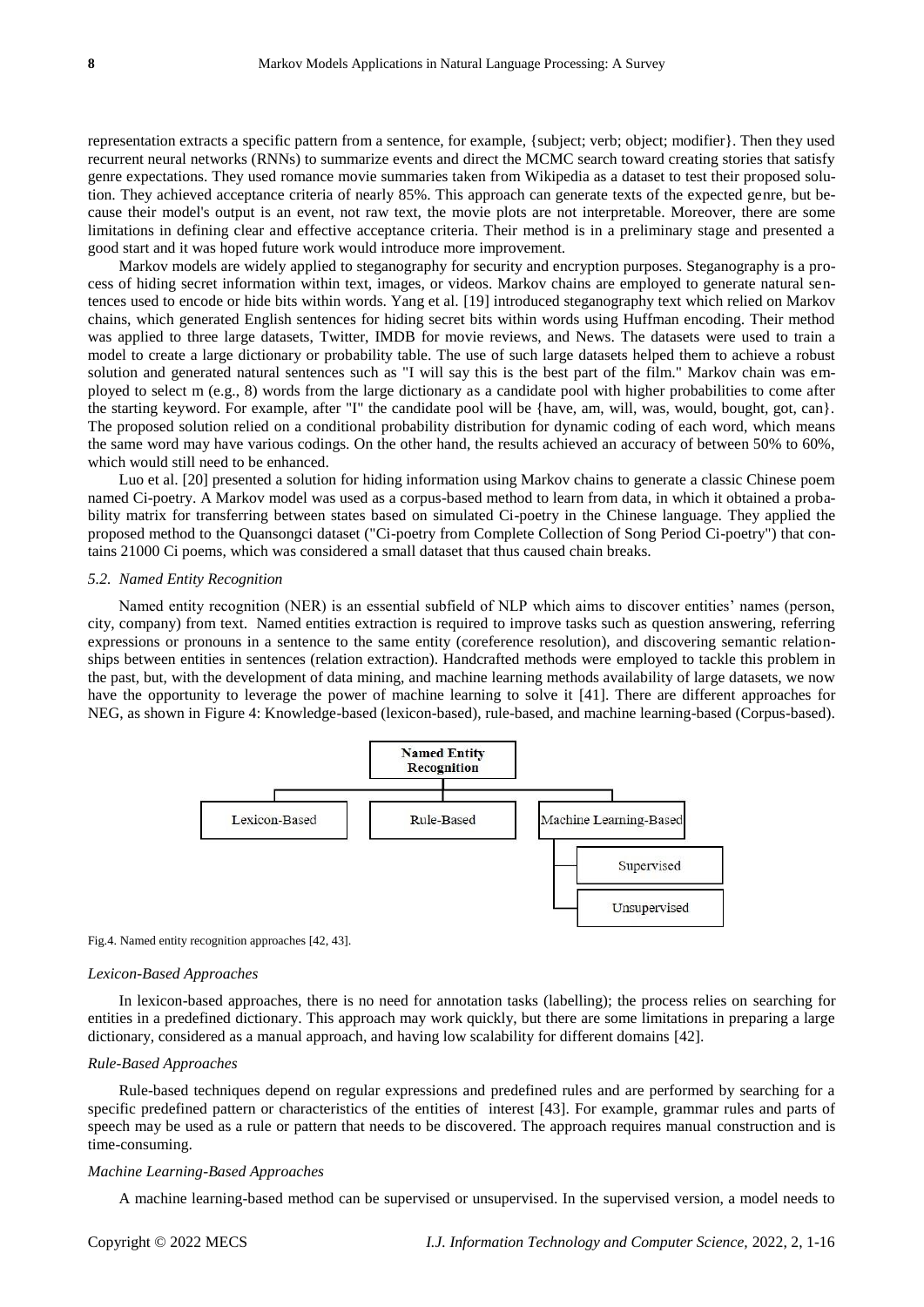be trained on a dataset collected for a specific purpose or domain, and the model tries to predict new name entities. It reduces manual construction but still needs an annotation task for the training set and it is time-consuming to create corpora for different domains. It is useful when online learning is performed, in which it increases the corpus with new correct predictions. In the unsupervised version, a model trains on unlabeled data and tries to discover hidden patterns or characteristics of entities. Large datasets generated by humans, such as Wikipedia or movie reviews, are widely used to train a model. Deep learning and quantitative models such as Markov models are also used to extract features or calculate probabilities for words in a text to be candidates as an entity.

## *Application of Markov Models in Named Entity Recognition.*

Bio-entity recognition plays a crucial role in medical information retrieval and expert systems, and question answering. Extracting names of biological entities like proteins and genes from scientific and medical documents is not a straightforward process because it depends on a context in which the entity can be either a gene or a protein. Miller et al. [21] presented a solution to overcome the drawbacks of methods like those of Huang et al., which tried to extract entities using context graphs that relied on indirect co-occurrence relationships among words These attempts did not achieve notable results in considering the semantics of these words. Therefore, Miller et al. introduced a probabilistic method to predict that something is a bio-entity using hinge-loss Markov random fields (HL-MRF) [44]. (HL-MRF) is a new type of graphical model developed to help scalable modeling of structured and rich data. Miller et al. combined associative information (e.g., two references that appear in the same abstract or could be a gene or protein) with embedding-based word semantics to classify bio-entities from documents. They used Probabilistic Soft Logic to represent an HLMRF: when the document contains a term "gene" it will be considered an observed variable; they then tried to determine a probability distribution over the unobserved variables. They obtained good results, 93.7% in terms of F score. This proposed method is very recent and may show better results if tested on different biomedical domains to support disambiguate references and discover entity based on a biomedical context.

Arora et al. [22] adopted BiLSTM-CNN "Bidirectional Long Short-Term Memory (BiLSTM)" and " for extracting named entity. They used the Markov model to reduce errors during training. They combined a semi-Markov method with a structured support vector machine to develop a custom loss function for increased precision in NER. The method also handles the trade-off or balance between and recall and precision by giving scores to various kinds of errors in inferencing the augmented loss throughout training. Employing Markov models for optimization is a good idea and can be used in different NLP tasks in addition to NER.

Lay et al. [23] introduced a supervised method to recognize a named entity in the Myanmar language. Hidden Markov Model was used to calculate start probability, transition probability and emission probability, according to a Myanmar labeled corpus. The HMM finds a state which comprises all the candidate named entities. It then predicts an unobserved entity based on the observed or candidate entity. Their method achieved good results, 95% and 97%, in terms of classification accuracy and F-score. However, it is a direct approach that relies on annotation tasks but still needs to be tested on different languages such as Arabic or Chinese to measure HMM's effectiveness. HMM helped to achieve precise prediction; therefore. it is preferred to test on different domains.

HMM was used with the same approach by Drovo et al. [24] for supervised classification in the Bengali language. However, they combined HMM with a rule-based method. For the rule-based approach, they used a regular expression in the form of grammar rules to discover an entity according to Regex matching. This means the text still needs to be manually annotated, and an unsupervised approach is preferred because of the limitations of covering all entities names in any language.

Malik et al. [25] presented HMM to predict NER for the Urdu language. They employed parts of speech to identify entities and found that the accuracy was improved from 66.71% to 71.70%. The same limitations apply as those mentioned for the previous two methods in [23, 24].

Leaman et al. [26] integrated NER with the normalization step for extracting names of diseases and chemical entities. Normalization was accomplished by assigning weights to all text parts for every NER category and the term in the lexicon. The Semi-Markov model was used to scale normalization vectors based on unit or segment length. This scaling enables balancing the normalization weights to make them independent of the total number of words in the lexicon name or the text's segment. This balancing needs data to be combined across the text segment, which is performed using the Semi-Markov model. Their proposed method tends to depend more on the lexicon when some names are unseen.

## *5.3. Parts of Speech Tagging*

Parts of Speech (POS) tagging is an essential process in NLP. It is a procedure of tagging each word in a sentence with what part of speech it is. POS tags such as nouns, verbs, pronouns, prepositions, and adjectives assign meaning to a word and help the computer to understand sentences. There are different techniques and categories, as shown in Figure 5, to perform POS tagging [45, 46]: rule-based, stochastic or statistical, hybrid.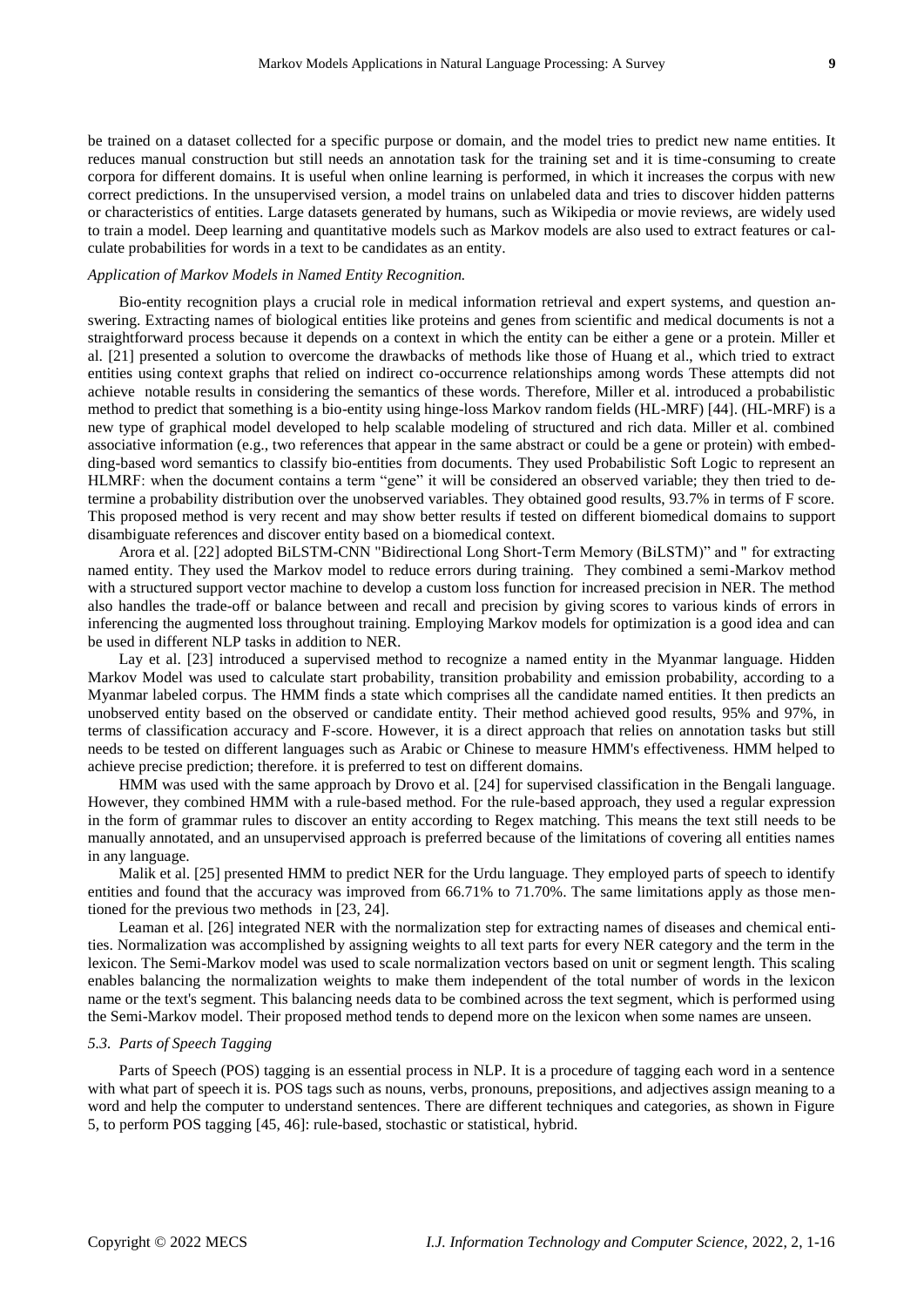

Fig.5. The different approaches of tagging parts of speech [45, 46].

#### *Rule-Based approaches*

The rule-based approach is the oldest method, which uses a dictionary or lexicon to match a word with a tag. It depends on manual construction and efforts, such as dataset annotations or lexicon creation. For example, a word that comes after "a" is a noun, a -> noun. A regular expression is also used to match text patterns for discovering a tag of a word. Knowledge-driven taggers, supported by human and built dictionaries, have achieved high accuracy results. On the other hand, it needs manual construction, and there are some limitations in using a defined number of rules [45].

## *Stochastic Approach*

This method relies on computational models to automatically assign a tag to a word without the need to label data or create a dictionary. Statistics, frequency, and probability are used to couple a word with a tag. The tag is assigned based on the probability of a word appearing with a specific tag or the frequency of words that come after each other. It does not require a labeled lexicon but still needs a training corpus for calculating probabilities. In the stochastic method, n-grams or Hidden Markov Models (HMM) are widely used for POS tagging.

There are three types of n-grams: unigram (one word), bigram (two words), and trigram (three words). Table 7 shows the grams, using *I enjoyed the coffee* as an example.

| N-gram  | Words/Sentences    |
|---------|--------------------|
|         |                    |
| Unigram | enjoyed            |
|         | the                |
|         | coffee             |
|         | I enjoyed          |
| Bigram  | enjoyed the        |
|         | the coffee         |
|         | I enjoyed the      |
| Trigram | enjoyed the coffee |

Table 7. An example of n-grams in NLP

This approach uses a statistical model to calculate the probability for grams and assigns a tag which corresponds as most likely with the determined grams. The probability of the unigram word is defined through the equation

$$
P(g_i | d_i) = freq(d_i | g_i) / freq(d_i)
$$
\n(2)

The probability of the bigram word is defined through the equation

$$
P(g_i | d_i) = P(d_i | g_i). P(g_i | g_{i-1})
$$
\n(3)

The probability of the trigram word is defined through the equation

$$
P(g_i | d_i) = P(d_i | g_i). \ P(g_i | g_{i-2}, g_{i-1}) \tag{4}
$$

where g describes the sequence of tag, and w describes word sequence.  $P(d_i | g_i)$  defines the likelihood of the current word provided the current tag, and P  $(g_i | g_{i-1})$  the probability of the current tag provided the previous tag [45].

In POS tagging, HMM links each word in a text with a proper tag. In the POS, tags are hidden states, and a model tries to predict the tag according to observed words.

Find 
$$
g_1^n
$$
 such that  $\prod_{i=1}^n P(d_i | g_i) \cdot P(g_i | g_{i-1})$  (5)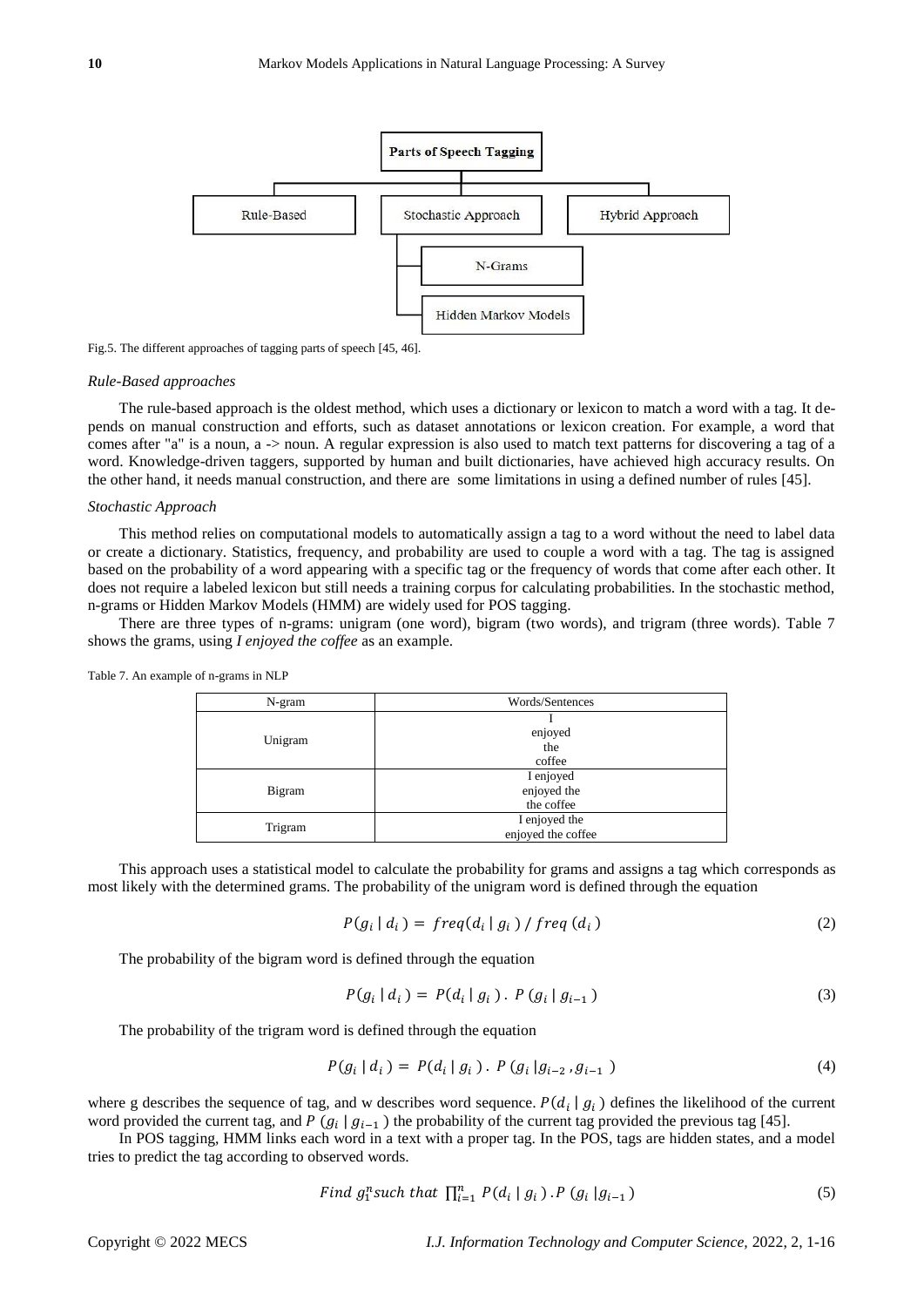## *Hybrid Approach*

The hybrid method combines rule-based and stochastic approaches. A model is trained using statistical techniques and a rule-based approach is also implemented to support accuracy and performance.

## *Application of Markov Models in Parts of Speech Tagging*

Following this brief introduction to POS and the tagging technique, we will present recent studies that applied such techniques and their contributions. Azeraf et al. [27] combined Hidden Markov Model (HMM) with original Entropic Forward and Entropic Backward (EFB) possibilities. They first tried to prove HMM's effectiveness with classical EFB, which faces some difficulties manage arbitrary features such as suffixes or prefixes of different lengths, excluding with an independence rule. Therefore, the researchers developed a Maximum Entropy Markov Model (MEMM) to handle this problem. Their proposed method (HMM with EFB) proved to handle arbitrary features and showed better results compared to MEMM. Their method has been shown to be efficient and could be used as another option for Recurrent Neural Networks (RNN) to address sequential data with deep layers.

Abdul Rahman et al. [28] combined Latent Dirichlet Allocation (LDA) for Topic modelling and HMM for POS tagging, for a Twitter storytelling generator. They employed POS-TAG using HMM, which showed better accuracy results and faster performance, compared to different approaches in recent studies, such as the Maximum Entropy with Conditional Random Field (CRF), transformational-based method with CRF, etc. Thus, HMM is a robust method of POS tagging, which usually shows superiority over other techniques.

Assunção et al. [29] presented an independent POS-tagging solution using Markov chains. They tried to prove the power of Markov chains in POS tagging, compared to HMM, which was usually used for this task. Their proposed method is flexible and obtained good results, but it is a supervised method and needs manual annotation, which is a difficult and time-consuming task.

Kadim et al. [30] introduced parallel Hidden Markov Model for the Arabic language. They tried to solve the problem of deriving Arabic tagging concepts from English, which differs in its structures. They proposed two HMM taggers which work in parallel for performing tagging: the first tagger is the main one, and the second works as a reference for determining the text with low probability tags. They also used a linking matrix to calculate the probability of the two taggers and obtain the final results. Their methods achieved good results in terms of accuracy, 98.22% for the first tagger and 75.12% for the second tagger. On the other hand, they faced some limitations, such as the size of the Nemlar Arabic corpus, which needed to be enlarged. There were also some difficulties in the parallel implementation of HMM taggers. However, the idea of dividing the tagging process into more than modules working in parallel is an *exciting* idea, which could be used similarly to an ensemble classification or fusion feature selection.

Morphological Analysis in NLP is a process of discovering the smallest unit of the word that has a meaning and involves removing the prefix, suffix from words to get the root form. Afini et al. [31] combined morphological analysis with the Hidden Markov Model for the Indonesian Language, which deals with the out-of-vocabulary (OOV) problem. Out-of-vocabulary means the unknown words that never appear in the training set. Their method showed notable results with the unknown words and enhanced the accuracy of POS tagging in general. The idea of using morphological analysis help to reduce dependency on corpus size and lexicon construction.

Stratos et al. [32] introduced an unsupervised method using the Hidden Markov Model: it involved learning from unlabeled data to perform POS tags. The method is used to find anchor observations connected to potential POS tags across other languages, which means it can be used for another language without the need for an annotation task. This method aims to discover the correct sequence of hidden states (POS tags) when provided with a sequence of observation states, which are the words. The anchor state corresponds to "suppose there is at least one word that appears under each POS tag," which means the POS tag at least has one word. Such unsupervised approaches are reducing the cost of manual preparation for building a lexicon or annotating datasets. Nevertheless, speech tagging is still not an easy task, and it is challenging to evaluate the results.

#### **6. Summary and Discussion**

This section presents a summary of the methods discussed in the previous section together with evaluative comments highlighting the advantages and disadvantages of each study. Table 8 provides a summary of the discussed methods.

As we mentioned, the objective of this study investigates some current researches that introduced solutions for using Markov models in NLP. Table 8 summarized the methods and techniques they employed, contributions and advantages, and how the Markov models improve NLP, finally, it introduced the limitations and advantages of each study, to help interested researchers in distinguishing research gaps or even applying the benefits of employing Markov models in their research related to NLP.

Most researchers implemented a corpus-based approach in natural language generation because rule-based and trainable text generators are old, limited and require more effort. Additionally, their methods involved the supervised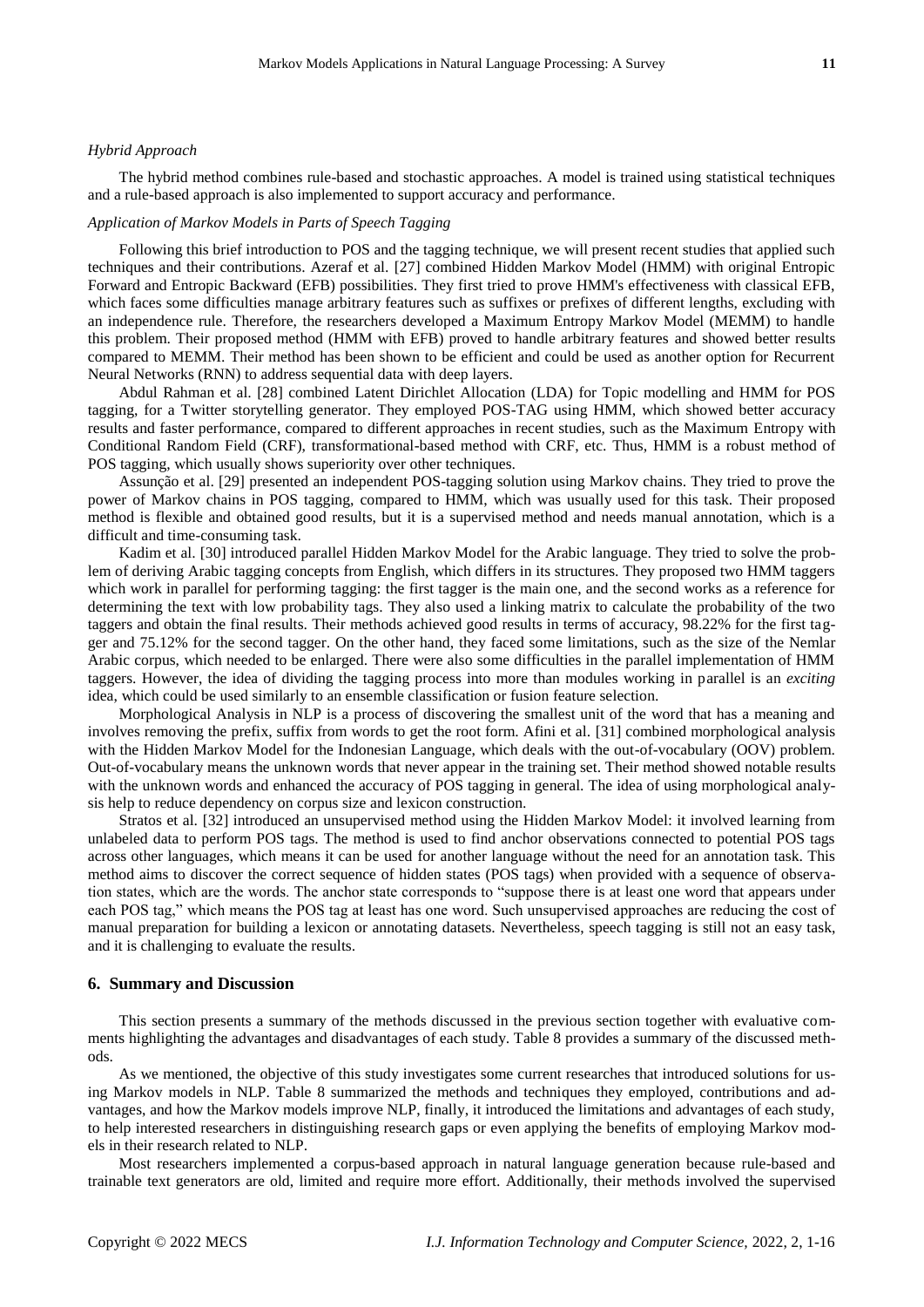approach, which relies on annotation tasks. There were some attempts to apply unsupervised solutions or reducing dependency on lexicons or labeled datasets. Markov chains were used more than HMM in text generation.

|  |  |  |  | Table 8. Summary of discussed studies and their advantages and disadvantages |
|--|--|--|--|------------------------------------------------------------------------------|
|--|--|--|--|------------------------------------------------------------------------------|

| No             | <b>Authors</b>                      | Year | <b>Methods/Techniques</b>                                                                                                                | <b>Advantages/Disadvantages</b>                                                                                                                                                                                                                                                                                                                                                                                                                                                                                                                                                                                                                              |  |  |  |
|----------------|-------------------------------------|------|------------------------------------------------------------------------------------------------------------------------------------------|--------------------------------------------------------------------------------------------------------------------------------------------------------------------------------------------------------------------------------------------------------------------------------------------------------------------------------------------------------------------------------------------------------------------------------------------------------------------------------------------------------------------------------------------------------------------------------------------------------------------------------------------------------------|--|--|--|
|                | <b>Natural Language Generation</b>  |      |                                                                                                                                          |                                                                                                                                                                                                                                                                                                                                                                                                                                                                                                                                                                                                                                                              |  |  |  |
| 1              | Zhang et al.<br>$[15]$              | 2020 | • Corpus-based<br>• Markov chain<br>• Metropolis-Hastings<br>sampling                                                                    | They employed the Markov chain to generate examples of rather similar sentences<br>to those in the corpus they used. There are some incomplete sentences; therefore,<br>they need to add rule-based techniques such as the end of the sentence (EOS) to<br>hand this problem                                                                                                                                                                                                                                                                                                                                                                                 |  |  |  |
| $\overline{c}$ | Mart nez<br>Garcia et al.<br>$[16]$ | 2020 | • Corpus-based<br>• Markov chain<br>• Word Embedding                                                                                     | They combined Markov Chains and Word Embedding to create new samples.<br>Their proposed method can be used as an oversampling approach to solve imbal-<br>anced datasets in supervised learning. It's better than Synthetic Minority Over-<br>sampling Technique or SMOTE, which only works to produce identical duplica-<br>tions of the same samples according to nearest neighbors as an example.                                                                                                                                                                                                                                                         |  |  |  |
| 3              | Gehrmann et<br>al. [17]             | 2019 | • Corpus-based<br>• Semi-Markov Con-<br>ditional<br>Random<br>Field<br>• Text summarization<br>• Sequence-to-<br>Sequence                | They used Semi-Markov Conditional Random Field which relies on the Markov<br>chain, to generate a title for a document. Text summarization is not an easy task;<br>they introduced an acceptable solution which may show significant results when<br>some limitations are overcome. However, since the Sequence-to-Sequence (S2S)<br>technique requires jointly learning the alignment and generating words, it is usual-<br>ly less effective with limited data. They suggest using end-to-end models to gen-<br>erate a title, similarly to the human manner.                                                                                              |  |  |  |
| $\overline{4}$ | Harrison et al.<br>[18]             | 2017 | $\bullet\,$ Corpus-based<br>• Markov<br>Chain<br>Monte Carlo<br>• Metropolis-Hastings<br>sampling                                        | They present Markov Chain Monte Carlo (MCMC) for generating a story, which<br>was a summary of movies in the form of a sequence of events. There are some<br>limitations in defining clear and convincing acceptance criteria, and the movie<br>plots are not interpretable. Their method was in a preliminary stage and future<br>work was expected to introduce further improvement.                                                                                                                                                                                                                                                                       |  |  |  |
| 5              | Yang et al.<br>$[19]$               | 2018 | • Corpus-based<br>• Markov chains<br>• Steganography<br>• Huffman encoding                                                               | They introduced steganography texts that relied on Markov chains which generate<br>English sentences for hiding secret bits within words using Huffman encoding.<br>The conditional probability distribution was used for dynamic coding of each<br>word, which means the same word may have various codings. The accuracy<br>achieved needed further enhancement                                                                                                                                                                                                                                                                                            |  |  |  |
| 6              | Luo et al. [20]                     | 2016 | • Corpus-based<br>• Markov chains<br>• Steganography<br>• Huffman encoding                                                               | They presented a solution for hiding information using Markov chains to generate<br>Ci-poetry. There were breaks in the Markov chains because the dataset was small.                                                                                                                                                                                                                                                                                                                                                                                                                                                                                         |  |  |  |
|                |                                     |      |                                                                                                                                          | <b>Named-Entity Recognition</b>                                                                                                                                                                                                                                                                                                                                                                                                                                                                                                                                                                                                                              |  |  |  |
| 7              | Miller et al.<br>$[21]$             | 2020 | • Machine<br>learning-<br>based<br>$\bullet$ HMM<br>• Relational<br>infor-<br>mation<br>$\bullet$ Embedding-<br>basedword seman-<br>tics | They introduced a probabilistic method to predict a bio-entity using hinge-loss<br>Markov random fields. Combining associative information (like references ap-<br>pearing in the same abstract or could be a gene or protein) with embedding-based<br>word semantics to classify a bio-entity from documents. They obtained good<br>results, but their method needed to be tested on different biomedical domains to<br>support disambiguating references and discover entities based on a biomedical<br>context. Specific-domain ENR still relies on annotated datasets, The present<br>authors hope there are some contributions to unsupervised methods. |  |  |  |
| 8              | Arora et al.<br>$[22]$              | 2019 | • Machine<br>learning-<br>based<br>$\bullet$ HMM<br>· BiLSTM-CNN.<br>• Markov models as<br>optimizers                                    | They used the Markov model to reduce errors during training. They combined<br>semi-Markov with a structured support vector machine to develop a custom-loss<br>function for increased precision in NER. Implementing Markov models for opti-<br>mization appears to be a promising idea that can also be used in different NLP<br>tasks, not only NER.                                                                                                                                                                                                                                                                                                       |  |  |  |
| 9              | Lay et al. [23]                     | 2019 | • Machine<br>learning-<br>based<br>$\bullet$ HMM                                                                                         | They introduced a supervised method to recognize a named entity in the Myanmar<br>language, using HMM. Their method achieved good results, but it is a direct<br>approach that relies on annotation tasks and still needs to be tested on different<br>languages such as Arabic or Chinese to measure the effectiveness of HMM. HMM<br>helped in precise prediction, so could be tested on different domains.                                                                                                                                                                                                                                                |  |  |  |
| 10             | Drovo et al.<br>$[24]$              | 2019 | learning-<br>• Machine<br>based<br>• Rule-based<br>$\bullet$ HMM                                                                         | They combined HMM as a machine learning technique with a rule-based tech-<br>nique. For the rule-based approach, they used a regular expression in the form of<br>grammar rules to discover an entity according to Regex matching. This still need-<br>ed to be manually annotated, and an unsupervised approach would be preferable,<br>because of the limitations of covering all entity names in any language.                                                                                                                                                                                                                                            |  |  |  |
| 11             | Malik et al.<br>$[25]$              | 2017 | • Machine<br>learning-<br>based<br>$\bullet$ HMM<br>• Parts of speech as<br>optimizer                                                    | They presented a method using HMM to predict NER for the Urdu language.<br>Employing parts of speech (POS) helped in identifying entities and improved<br>accuracy. The same limitations applied as those mentioned in [23, 24].                                                                                                                                                                                                                                                                                                                                                                                                                             |  |  |  |
| 12             | Leaman et al.<br>$[26]$             | 2016 | • Machine<br>learning-<br>based<br>• Lexicon-based<br>• Semi-Markov<br>• Normalization                                                   | They integrated NER with the normalization step for extracting names for diseas-<br>es and chemical entities. Normalization was accomplished by assigning weights to<br>all text parts for every NER category and a term in the lexicon. Their proposed<br>method tends to depend more on the lexicon when some names are unseen.                                                                                                                                                                                                                                                                                                                            |  |  |  |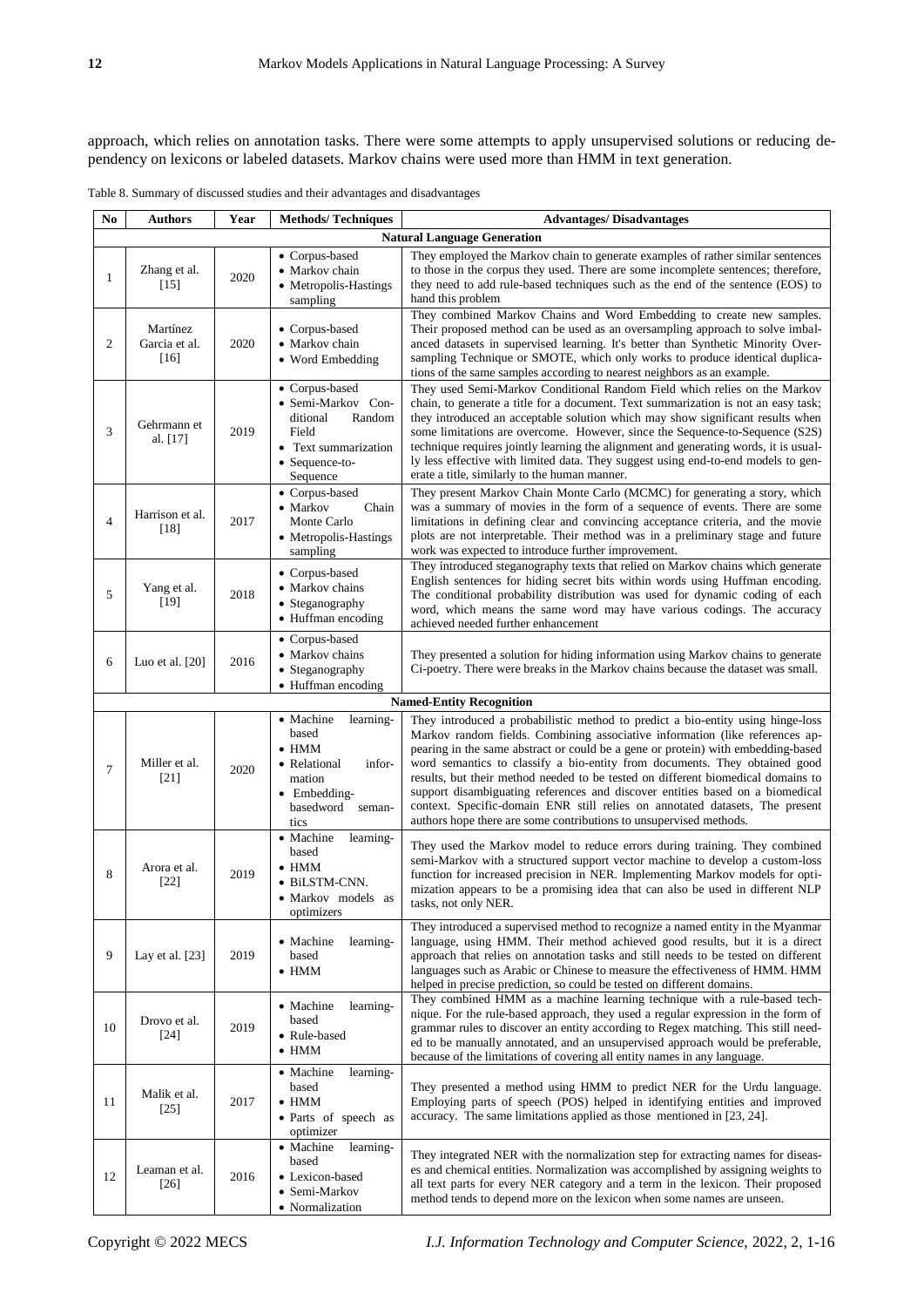|    | <b>Parts of Speech Tagging</b> |      |                                                                                                           |                                                                                                                                                                                                                                                                                                                                                                                                                    |  |  |  |
|----|--------------------------------|------|-----------------------------------------------------------------------------------------------------------|--------------------------------------------------------------------------------------------------------------------------------------------------------------------------------------------------------------------------------------------------------------------------------------------------------------------------------------------------------------------------------------------------------------------|--|--|--|
| 13 | Azeraf et al.<br>[27]          | 2020 | • Stochastic approach<br>$\bullet$ HMM<br>• Entropic Backward<br>Forward and Entrop-<br>ic Backward (EFB) | They combined HMM with original Entropic Backward and Entropic Forward<br>(EFB) probabilities. They tried to establish HMM's effectiveness with classical<br>EFB. Their method showed efficiency and could be used as another option for<br>RNN to address sequential data through deep layers.                                                                                                                    |  |  |  |
| 14 | Abdur<br>Rohman et al.<br>[28] | 2019 | • Stochastic approach<br>$\bullet$ HMM                                                                    | They combined Latent Dirichlet Allocation (LDA) for Topic modeling and HMM<br>for POS tagging, for a Twitter storytelling generator. They employed POS-TAG<br>using HMM, which showed better accuracy results and faster performance, com-<br>pared to different approaches in recent studies, such as the Maximum Entropy<br>with Conditional Random Field (CRF), transformational-based method with CRF,<br>etc. |  |  |  |
| 15 | Assun ção et<br>al. [29]       | 2019 | • Stochastic approach<br>• Markov chains                                                                  | They tried to prove the power of Markov chains in POS tagging, where HMM was<br>usually used for this task. Their proposed method is flexible and obtained good<br>results, but is a supervised method and needs manual annotation, which a difficult<br>and time-consuming task.                                                                                                                                  |  |  |  |
| 16 | Kadim et al.<br>[30]           | 2018 | • Stochastic approach<br>$\bullet$ HMM<br>• Parallel Processing                                           | They introduced parallel Hidden Markov Models for the Arabic language. They<br>tried to solve the problem of deriving Arabic tagging concepts from English,<br>which differs in structures. The idea of dividing the tagging process into more<br>than one module working in parallel is an innovative idea and could be used<br>similarly to an ensemble classification or fusion feature selection.              |  |  |  |
| 17 | Afini et al.<br>[31]           | 2017 | • Stochastic approach<br>$\bullet$ HMM<br>• Morphological<br>analysis                                     | They combined morphological analysis with HMM for the Indonesian language,<br>to deal with the out-of-vocabulary (OOV) problem. The idea of using morpholog-<br>ical analysis helps to reduce dependency on corpus size and lexicon construction.                                                                                                                                                                  |  |  |  |
| 18 | Stratos et al.<br>$[32]$       | 2016 | • Stochastic approach<br>• Unsupervised<br>$\bullet$ HMM                                                  | They presented an unsupervised method using HMM; this involved learning from<br>unlabeled data to perform POS tags. Such unsupervised approaches reduce the<br>cost of manual preparation for building a lexicon or annotating datasets, But the<br>task is still not easy and the results are difficult to evaluate.                                                                                              |  |  |  |

In named-entity recognition, the machine learning-based approach was widely used. In this method, a model trained on labeled data, and entities are predicted. There was a tendency to use unsupervised methods in the context of studies in the English language and. in the future, quantitative models and deep learning will be used to help discover the relations between words to recognize entities. Studies in other languages relied on labeled data and performing direct classification. Recognizing entities in specific domains, such as biology, relied on a lexicon because in such cases the recognition is subject to the context in which the same word may has two categories. The Hidden Markov Model was used more frequently than Markov chains in NER.

In parts of speech tagging, the stochastic approach was implemented more than the other methods. This method was still supervised and relied on lexicons in different languages, except in the case of studies in English, which tried to reduce this dependency. Morphological analysis and Parallel Processing are noteworthy ideas in POS tagging, which may evolve in the future. The Hidden Markov Model was utilized more than Markov chains, although one study [29] attempted to prove the power of Markov chains in POS tagging.

It was determining the limitations of other studies to help interested researchers to find research gaps or even employ the benefits of using Markov models in their research proposals according to the information that has been summarized in this study. Undoubtedly, this value will be followed by successes in an academic aspect, such as creating motivations for writing more scientific papers that serve the NLP area by using Markov models.

## **7. Conclusion**

This study was focused on applying Markov models in NLP which was discussed some of the most recent studies that focused on methods/techniques, contributions/advantages, and limitations/disadvantages of utilizing Markov models in NLP. It was aimed to motivate the researchers to find some gaps such as to move to unsupervised methods in NLP for reducing annotation and manual tasks.

A Markov model is a method for calculating the probability of anything happening in the future based on the probabilities we now have. These models are commonly used in the business sector, notably for market share analysis, meteorology, education for estimating future student enrolment, and manufacturing for evaluating the chance of machinery breaking at some time in the future. Because natural language is a probabilistic language that relies on a sequence of words to convey meaning in context, stochastic models such as Markov models are appropriate.

Natural Language Processing (NLP) is similar to many disciplines that rely on statistical modeling. Statistical NLP draws inferences from statistics to be employed in NLP. This involves acquiring data that have been generated through an unknown probability distribution and drawing inferences from them. One of the most effective means of undertaking NLP is the use of Markov models in machine learning. In general, NLP processes like Natural Language Generation, Named-Entity Recognition, and Parts of Speech Tagging use different techniques to perform NLP tasks. These techniques fall into three main categories. The rule-based type is the oldest approach, which depends on predefined instructions or patterns to help a model match a text to these criteria to extract terms or generate a sequence of words in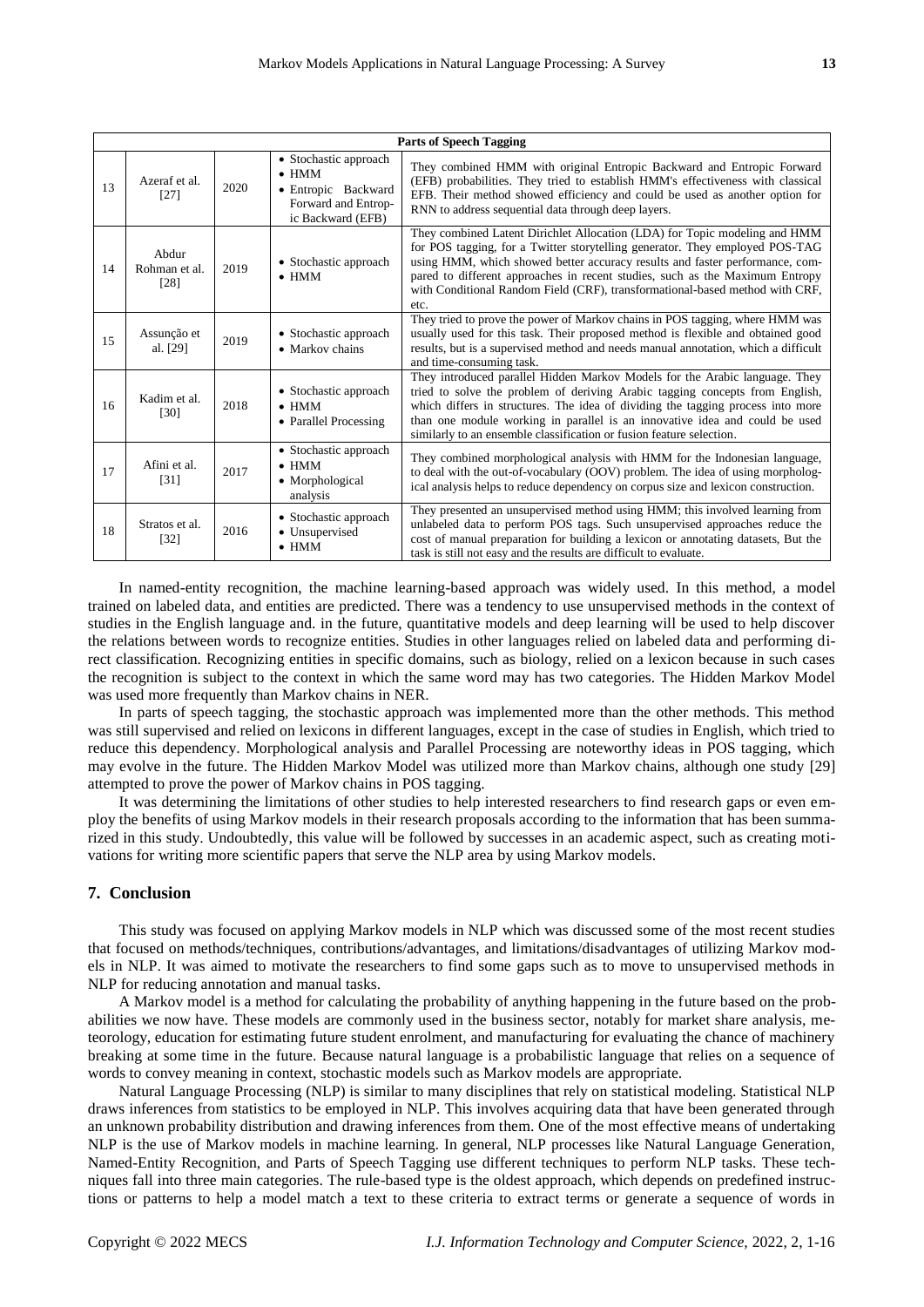sentence form. The lexicon-based approach relies on a dictionary, and a model will search within this dictionary. Morphological analysis helps to reduce dependency on lexicons for each word, by extracting the root form of words. Both methods are time-consuming and need manual construction. The corpus-based (machine learning-based, learningbased) approach relies on training a model on a dataset that is labeled (supervised) or unlabeled (unsupervised) to predict/discover the desired output.

Most NLP studies reviewed in this paper implemented supervised methods with enhancement using statistical models or deep learning to reduce the dependency on annotation tasks. There were some attempts to apply unsupervised solutions for reducing dependency on a lexicon or labeled datasets in natural language generation. Markov chains were used more frequently than HMM in text generation. Markov chains are widely used in natural language generation. In named-entity recognition, there was a tendency to use unsupervised techniques in studies in the English language medium, and to use quantitative models and deep learning to find the relations between words to recognize entities. In studies involving the other languages, the approaches depended on using labeled data and conducting direct classification. Recognizing entities in specific domains, such as biology, is still dependent on a lexicon, because it relies on a context. The Hidden Markov Model was utilized more than Markov chains in both NER and POS tagging. Morphological analysis and parallel processing are useful ideas in POS tagging and may have more potential for future development.

Finally, this study has discussed some of the current researches that use Markov models in NLP. It aimed to discover limitations and gaps that may help researchers to improve NLP tasks and applications using Markov models or combining them with machine learning, deep learning to get high performance and more accurate results.

## **References**

- [1] H. M. Hapke, H. Lane, and C. Howard, "Natural language processing in action." Manning, 2019.
- [2] C. Manning and H. Schutze, Foundations of statistical natural language processing. MIT press, 1999.
- [3] M. A. M. Bhuiyan, "Predicting stochastic volatility for extreme fluctuations in high frequency time series," 2020.
- [4] B. Render and R. M. Stair Jr, Quantitative Analysis for Management, 12e. Pearson Education India, 2016.
- [5] P. N. Reddy and G. Acharyulu, Marketing research. Excel Books India, 2009.
- [6] D. JURAFSKY and H. M. JAMES, "Speech and language processing. 3rd edn.," Online: https://web. stanford. edu/~ jurafsky/slp3, 2019.
- [7] D. S. Myers, L. Wallin, and P. Wikström, "An introduction to Markov chains and their applications within finance." Mathematical Sciences-Chalmers University of Technology and University of …, 2017.
- [8] L. E. Baum and T. Petrie, "Statistical inference for probabilistic functions of finite state Markov chains," Ann. Math. Stat., vol. 37, no. 6, pp. 1554–1563, 1966.
- [9] L. R. Rabiner, "A tutorial on hidden Markov models and selected applications in speech recognition," Proc. IEEE, vol. 77, no. 2, pp. 257–286, 1989.
- [10] M. PIETRZYKOWSKI and W. SAŁABUN, "Applications of Hidden Markov Model: state-of-the-art," Int. J. Comput. Technol. Appl., vol. 5, no. 4, pp. 1384–1391, 2014.
- [11] G. D. Forney, "The viterbi algorithm," Proc. IEEE, vol. 61, no. 3, pp. 268–278, 1973.
- [12] V. Irechukwu, "Overview of The Hidden Markov Model (HMM)— What it can do for you in Machine Learning," medium, 2018. https://medium.com/@victor.irechukwu/overview-of-the-hidden-markov-model-hmm-what-it-can-do-for-you-inmachine-learning-83b3003297b9 (accessed Oct. 17, 2020).
- [13] V. Sharma, A. Panchal, and V. Y. Rane, "AN ANALYSIS ON CURRENT RESEARCH TRENDS AND APPLICATIONS OF NATURAL LANGUAGE PROCESSING," Adv. Innov. Res., p. 63, 2020.
- [14] A. Chopra, A. Prashar, and C. Sain, "Natural language processing," Int. J. Technol. Enhanc. Emerg. Eng. Res., vol. 1, no. 4, pp. 131–134, 2013.
- [15] H. Zhang, H. Zhou, N. Miao, and L. Li, "Generating fluent adversarial examples for natural languages," arXiv Prepr. arXiv2007.06174, 2020.
- [16] E. Martínez Garcia, A. Nogales, J. Morales Escudero, and Á. J. Garcia-Tejedor, "A light method for data generation: a combination of Markov Chains and Word Embeddings," 2020.
- [17] S. Gehrmann, S. Layne, and F. Dernoncourt, "Improving human text comprehension through semi-Markov CRF-based neural section title generation," arXiv Prepr. arXiv1904.07142, 2019.
- [18] B. Harrison, C. Purdy, and M. O. Riedl, "Toward Automated Story Generation with Markov Chain Monte Carlo Methods and Deep Neural Networks.," 2017.
- [19] Z. Yang, S. Jin, Y. Huang, Y. Zhang, and H. Li, "Automatically generate steganographic text based on Markov model and Huffman coding," arXiv Prepr. arXiv1811.04720, 2018.
- [20] Y. Luo, Y. Huang, F. Li, and C. Chang, "Text Steganography Based on Ci-poetry Generation Using Markov Chain Model.," TIIS, vol. 10, no. 9, pp. 4568–4584, 2016.
- [21] A. Miller, N. Markenzon, V. Embar, and L. Getoor, "Collective Bio-Entity Recognition in Scientific Documents using Hinge-Loss Markov Random Fields," 2020.
- [22] R. Arora, C.-T. Tsai, K. Tsereteli, P. Kambadur, and Y. Yang, "A semi-markov structured support vector machine model for high-precision named entity recognition," in Proceedings of the 57th Annual Meeting of the Association for Computational Linguistics, 2019, pp. 5862–5866.
- [23] K. K. Lay and A. Cho, "Myanmar Named Entity Recognition with Hidden Markov Model," 2019.
- [24] M. D. Drovo, M. Chowdhury, S. I. Uday, and A. K. Das, "Named Entity Recognition in Bengali Text Using Merged Hidden Markov Model and Rule Base Approach," in 2019 7th International Conference on Smart Computing & Communications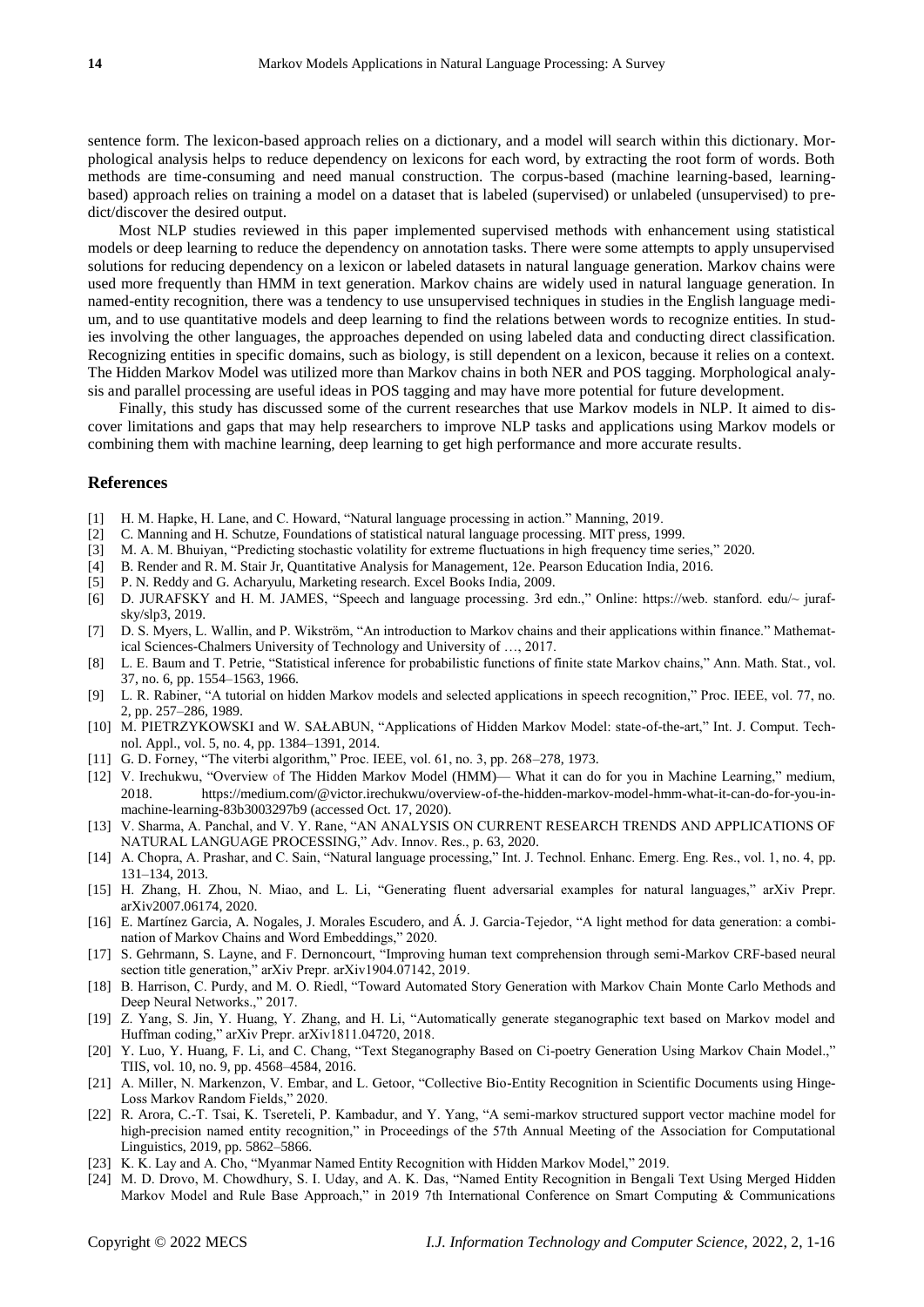(ICSCC), 2019, pp. 1–5.

- [25] M. K. Malik and S. M. Sarwar, "Urdu named entity recognition system using hidden Markov model," Pakistan J. Eng. Appl. Sci., 2017.
- [26] R. Leaman and Z. Lu, "TaggerOne: joint named entity recognition and normalization with semi-Markov Models," Bioinformatics, vol. 32, no. 18, pp. 2839–2846, 2016.
- [27] E. Azeraf, E. Monfrini, E. Vignon, and W. Pieczynski, "Hidden Markov Chains, Entropic Forward-Backward, and Part-Of-Speech Tagging," arXiv Prepr. arXiv2005.10629, 2020.
- [28] Y. A. Rohman and R. Kusumaningrum, "Twitter Storytelling Generator Using Latent Dirichlet Allocation and Hidden Markov Model POS-TAG (Part-of-Speech Tagging)," in 2019 3rd International Conference on Informatics and Computational Sciences (ICICoS), 2019, pp. 1–6.
- [29] J. Assunção, P. Fernandes, and L. Lopes, "Language Independent POS-tagging Using Automatically Generated Markov Chains (S).," in SEKE, 2019, pp. 513–666.
- [30] A. Kadim and A. Lazrek, "Parallel HMM-based approach for arabic part of speech tagging.," Int. Arab J. Inf. Technol., vol. 15, no. 2, pp. 341–351, 2018.
- [31] U. Afini and C. Supriyanto, "Morphology analysis for Hidden Markov Model based Indonesian part-of-speech tagger," in 2017 1st International Conference on Informatics and Computational Sciences (ICICoS), 2017, pp. 237–240.
- [32] K. Stratos, M. Collins, and D. Hsu, "Unsupervised part-of-speech tagging with anchor hidden markov models," Trans. Assoc. Comput. Linguist., vol. 4, pp. 245–257, 2016.
- [33] Valentin Gazeau, Cihan Varol, "Automatic Spoken Language Recognition with Neural Networks", International Journal of Information Technology and Computer Science(IJITCS), Vol.10, No.8, pp.11-17, 2018. DOI: 10.5815/ijitcs.2018.08.02
- [34] M. Saad, S. Aslam, W. Yousaf, M. Sehnan, S. Anwar, and D. Rehman, "Student Testing and Monitoring System (Stms) Using Nlp.," Int. J. Mod. Educ. Comput. Sci., vol. 11, no. 9, 2019.
- [35] T.-H. Wen, M. Gasic, N. Mrksic, P.-H. Su, D. Vandyke, and S. Young, "Semantically conditioned lstm-based natural language generation for spoken dialogue systems," arXiv Prepr. arXiv1508.01745, 2015.
- [36] D. Mirkovic and L. Cavedon, "Dialogue management using scripts." Google Patents, Oct. 18, 2011.
- [37] F. Mairesse and M. A. Walker, "Controlling user perceptions of linguistic style: Trainable generation of personality traits," Comput. Linguist., vol. 37, no. 3, pp. 455–488, 2011.
- [38] F. Mairesse and S. Young, "Stochastic language generation in dialogue using factored language models," Comput. Linguist., vol. 40, no. 4, pp. 763–799, 2014.
- [39] T.-H. Wen et al., "Stochastic language generation in dialogue using recurrent neural networks with convolutional sentence reranking," arXiv Prepr. arXiv1508.01755, 2015.
- [40] I. Sutskever, O. Vinyals, and Q. V Le, "Sequence to sequence learning with neural networks," in Advances in neural information processing systems, 2014, pp. 3104–3112.
- [41] Nabil Ibtehaz, Abdus Satter, "A Partial String Matching Approach for Named Entity Recognition in Unstructured Bengali Data", International Journal of Modern Education and Computer Science(IJMECS), Vol.10, No.1, pp. 36-45, 2018.DOI: 10.5815/ijmecs.2018.01.04
- [42] V. Yadav and S. Bethard, "A survey on recent advances in named entity recognition from deep learning models," arXiv Prepr. arXiv1910.11470, 2019.
- [43] T. Eftimov, B. Koroušić Seljak, and P. Korošec, "A rule-based named-entity recognition method for knowledge extraction of evidence-based dietary recommendations," PLoS One, vol. 12, no. 6, p. e0179488, 2017.
- [44] S. H. Bach, M. Broecheler, B. Huang, and L. Getoor, "Hinge-loss markov random fields and probabilistic soft logic," J. Mach. Learn. Res., vol. 18, no. 1, pp. 3846–3912, 2017.
- [45] S. G. Kanakaraddi and S. S. Nandyal, "Survey on parts of speech tagger techniques," in 2018 International Conference on Current Trends towards Converging Technologies (ICCTCT), pp. 1–6, 2018.
- [46] D. Kumawat and V. Jain, "POS tagging approaches: A comparison," Int. J. Comput. Appl., vol. 118, no. 6, 2015.

## **Authors' Profiles**



**Talal Almutiri** is a PhD student at the Information Systems Department, Faculty of Computing and Information Technology, King Abdulaziz University, KSA. He received his BSc and MSc in Information Systems from Taibah University. His research interests are machine learning, natural language processing (NLP), and bioinformatics, and he has published different papers in his interest domains.



**Farrukh Nadeem** is a gold medalist in BSc. and completed MSc. Computer Science from the University of Punjab, Pakistan. He completed his PhD. with distinction in Computer Science in 2009 from the University of Innsbruck, Austria. He is an associate professor at the Faculty of Computing and Information Technology, King Abdulaziz University, Jeddah. He has held several distinctions and awards during his educational career. He has been involved in several Austrian research projects and is working on a couple of Saudi research and development projects. He has gained professional training on Cloud Computing and High-Performance Computing. He has set

up a "Grid Computing Infrastructure" at the Faculty of Computing and Information Technology, King Abdulaziz University, Jeddah. He is a member of the program committees of several conferences and editorial board member of Journal of Modern